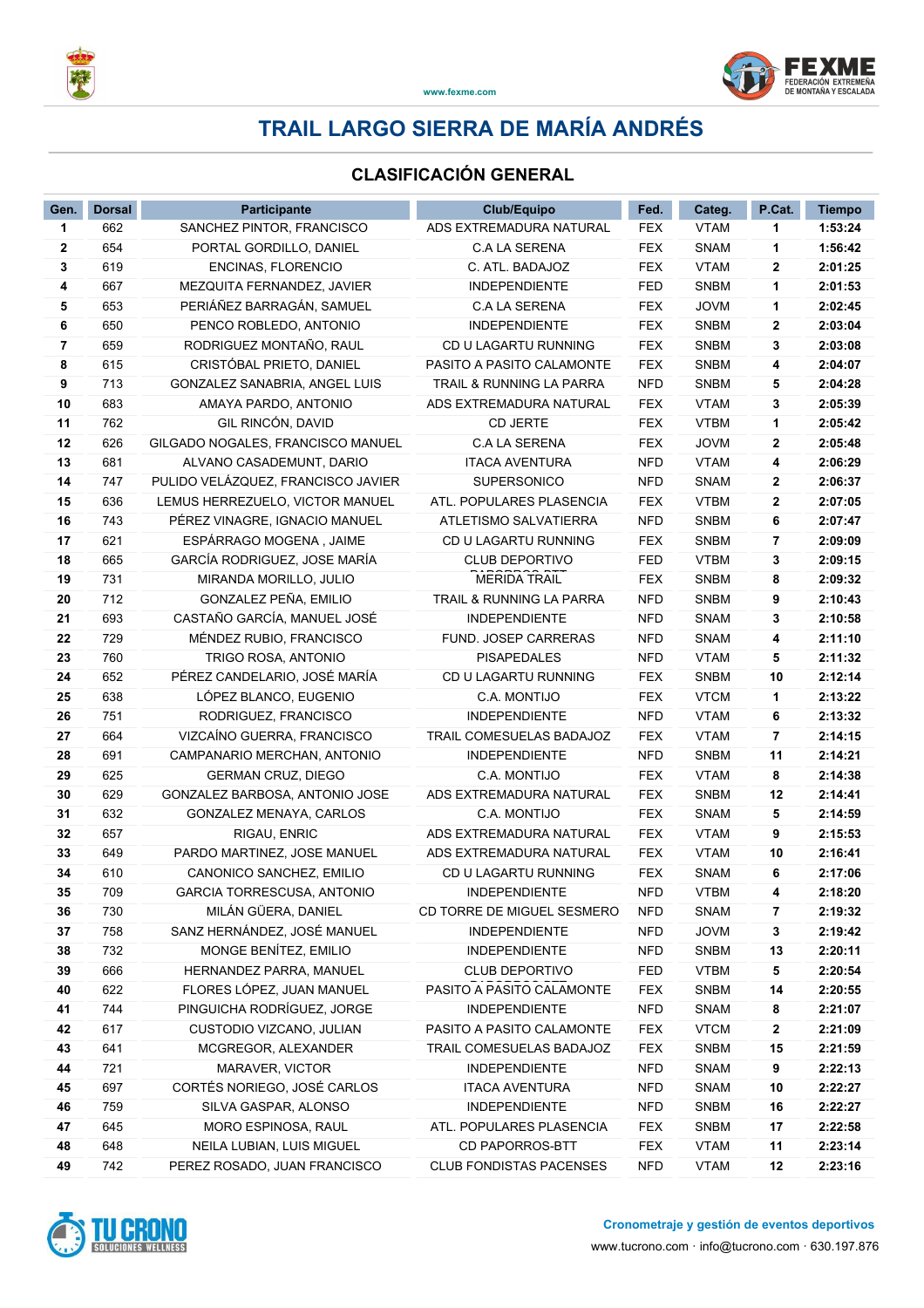| Gen. | <b>Dorsal</b> | Participante                      | Club/Equipo                     | Fed.       | Categ.      | P.Cat.       | <b>Tiempo</b> |
|------|---------------|-----------------------------------|---------------------------------|------------|-------------|--------------|---------------|
| 50   | 601           | ALVAREZ FERNANDEZ, MANUEL         | AD VEGAS BAJAS                  | <b>FEX</b> | <b>SNAM</b> | 11           | 2:23:50       |
| 51   | 611           | CARRETERO SANTOS, FRANCISCO       | ADS EXTREMADURA NATURAL         | <b>FEX</b> | <b>SNBM</b> | 18           | 2:24:22       |
| 52   | 613           | COLLADO ESCUDERO, MIGUEL          | TRAIL COMESUELAS BADAJOZ        | <b>FEX</b> | <b>SNBM</b> | 19           | 2:25:57       |
| 53   | 612           | CASILLAS CONCHUDO, MANUEL         | <b>MERIDA TRAIL</b>             | <b>FEX</b> | <b>VTCM</b> | 3            | 2:26:11       |
| 54   | 605           | BARRANTES SERRADILLA, JOSE MANUEL | AD CATELSA DE CÁCERES           | <b>FEX</b> | <b>VTBM</b> | 6            | 2:26:19       |
| 55   | 624           | GENERELO GONZALEZ, JOSÉ A.        | TRAIL COMESUELAS BADAJOZ        | <b>FEX</b> | <b>VTBM</b> | 7            | 2:26:56       |
| 56   | 728           | MENDEZ CEBERINO, DOMINGO          | <b>INDEPENDIENTE</b>            | <b>NFD</b> | <b>VTAM</b> | 13           | 2:27:18       |
| 57   | 651           | PENCO ROBLEDO, CARMEN             | <b>INDEPENDIENTE</b>            | <b>FEX</b> | <b>SNBF</b> | 20           | 2:27:43       |
| 58   | 661           | RUBIO REDONDO, ANGEL ABEL         | MONTAÑEROS MONFRAGÜE            | <b>FEX</b> | <b>VTAM</b> | 14           | 2:27:49       |
| 59   | 757           | SANTOS LAGAR, TOMAS               | TRAIL & RUNNING LA PARRA        | <b>NFD</b> | <b>VTAM</b> | 15           | 2:28:50       |
| 60   | 698           | DÁVALOS JARAMILLO, MANUEL JOSÉ    | <b>TRIATLON PACENSE</b>         | <b>NFD</b> | <b>VTBM</b> | 8            | 2:29:39       |
| 61   | 604           | BARRAJÓN VILLANOVA, IVÁN          | TRAIL COMESUELAS BADAJOZ        | <b>FEX</b> | <b>SNBM</b> | 21           | 2:30:19       |
| 62   | 726           | MAYAL GÓMEZ, JULIO JOSÉ           | ULTRA TRAIL HUELVA              | <b>NFD</b> | <b>VTAM</b> | 16           | 2:30:35       |
| 63   | 715           | <b>GUTIERREZ NIETO, LUIS</b>      | TRAIL & RUNNING LA PARRA        | <b>NFD</b> | <b>VTBM</b> | 9            | 2:30:38       |
| 64   | 733           | MONTAÑO MOÑIZ, MANUEL             | <b>INDEPENDIENTE</b>            | <b>NFD</b> | <b>SNAM</b> | 12           | 2:32:34       |
| 65   | 656           | QUINTANA GARCIA, ESMERALDA        | <b>TRAIL COMESUELAS BADAJOZ</b> | <b>FEX</b> | <b>SNBF</b> | 1            | 2:34:17       |
| 66   | 628           | GOMEZ BARRIOS, JOSÉ M.            | TRAIL COMESUELAS BADAJOZ        | <b>FEX</b> | <b>VTAM</b> | 17           | 2:35:03       |
| 67   | 609           | BERNAL GONZALEZ, RAFAEL           | TRAIL COMESUELAS BADAJOZ        | <b>FEX</b> | <b>VTCM</b> | 4            | 2:35:47       |
| 68   | 639           | LOPEZ FLORES, SANTIAGO            | TRAIL COMESUELAS BADAJOZ        | <b>FEX</b> | <b>SNBM</b> | 22           | 2:35:58       |
| 69   | 631           | GONZÁLEZ GARCÍA, VÍCTOR FRANCISCO | CD U LAGARTU RUNNING            | <b>FEX</b> | <b>SNBM</b> | 23           | 2:38:14       |
| 70   | 644           | MORENO FERNÁNDEZ, FRAN            | CD U LAGARTU RUNNING            | <b>FEX</b> | <b>SNBM</b> | 24           | 2:38:15       |
| 71   | 614           | CORDERO RAMÍREZ, MANUEL           | C. ATL. BADAJOZ                 | <b>FEX</b> | <b>SNBM</b> | 25           | 2:38:41       |
| 72   | 750           | RIVERO CACERES, JUAN ANTONIO      | <b>INDEPENDIENTE</b>            | <b>NFD</b> | <b>VTAM</b> | 18           | 2:39:09       |
| 73   | 741           | PÉREZ, ANTONIO M.                 | <b>INDEPENDIENTE</b>            | <b>NFD</b> | <b>VTAM</b> | 19           | 2:39:37       |
| 74   | 602           | AMBROSIO ROSELL, MARC             | TRAIL COMESUELAS BADAJOZ        | <b>FEX</b> | <b>SNBM</b> | 26           | 2:39:38       |
| 75   | 646           | MOVILLA MONTERDE, JUAN DE DIOS    | C. ATL. BADAJOZ                 | <b>FEX</b> | <b>SNAM</b> | 13           | 2:39:52       |
| 76   | 714           | GUERRERO GUERRERO, MARIA JULIA    | <b>ITACA AVENTURA</b>           | <b>NFD</b> | <b>VTAF</b> | 1            | 2:40:28       |
| 77   | 719           | LAVADO FERNÁNDEZ, CLAUDIO         | <b>INDEPENDIENTE</b>            | <b>NFD</b> | <b>VTCM</b> | 5            | 2:40:49       |
| 78   | 689           | CABO DOMINGUEZ, CARLOS            | <b>ASFAS</b>                    | <b>NFD</b> | <b>VTAM</b> | 20           | 2:40:53       |
| 79   | 623           | GARCÍA OTERO, MANUEL              | TRAIL COMESUELAS BADAJOZ        | <b>FEX</b> | <b>VTAM</b> | 21           | 2:41:33       |
| 80   | 618           | DE LA CALLE DOMÍNGUEZ, LIDIA      | C.P.LOSAREÑO                    | <b>FEX</b> | <b>SNBF</b> | $\mathbf{2}$ | 2:41:57       |
| 81   | 637           | LEON MORENO, JOSE ANTONIO         | C. ATL. BADAJOZ                 | <b>FEX</b> | <b>VTBM</b> | 10           | 2:43:06       |
| 82   | 727           | MEJIAS MORENO, ANGEL              | CLUB ATLÉTICO MOKAY             | <b>NFD</b> | <b>SNBM</b> | 27           | 2:43:10       |
| 83   | 746           | PIZARRO CORRAL, ESTHER            | <b>ITACA AVENTURA</b>           | <b>NFD</b> | <b>SNBF</b> | 3            | 2:43:13       |
| 84   | 695           | CASTILLO GARCIA, JUAN CARLOS      | <b>ITACA AVENTURA</b>           | <b>NFD</b> | <b>SNAM</b> | 14           | 2:43:14       |
| 85   | 680           | ALONSO DE LA TORRE NÚÑEZ, CARLOS  | <b>CODAN EXTREMADURA</b>        | <b>NFD</b> | <b>VTCM</b> | 6            | 2:43:53       |
| 86   | 630           | GONZALEZ GARCÍA, JOSE ANTONIO     | <b>INDEPENDIENTE</b>            | <b>FEX</b> | <b>VTBM</b> | 11           | 2:44:44       |
| 87   | 710           | GÓMEZ AMADOR, JOSE CARLOS         | CLUB ATLETISMO TALAVERA         | <b>NFD</b> | <b>SNAM</b> | 15           | 2:45:19       |
| 88   | 701           | DURAN CAMPOS, JUAN CARLOS         | <b>ITACA AVENTURA</b>           | <b>NFD</b> | <b>VTAM</b> | 22           | 2:45:30       |
| 89   | 749           | RIOLA, JUAN                       | <b>INDEPENDIENTE</b>            | <b>NFD</b> | <b>VTAM</b> | 23           | 2:47:08       |
| 90   | 606           | BARRENA BARRERO, ALFONSO          | <b>INDEPENDIENTE</b>            | <b>FEX</b> | <b>VTAM</b> | 24           | 2:47:08       |
| 91   | 745           | PIÑERO LOPEZ, LUIS MANUEL         | <b>INDEPENDIENTE</b>            | <b>NFD</b> | <b>VTAM</b> | 25           | 2:48:02       |
| 92   | 643           | MORA VALLE, ANTONIO               | <b>INDEPENDIENTE</b>            | <b>FEX</b> | <b>SNAM</b> | 16           | 2:50:28       |
| 93   | 603           | BARBOSA LOPEZ, MARI CARMEN        | ADS EXTREMADURA NATURAL         | <b>FEX</b> | <b>SNBF</b> | 4            | 2:50:53       |
| 94   | 607           | BECERRA REYES, JOSE ANTONIO       | AD VEGAS BAJAS                  | <b>FEX</b> | <b>VTAM</b> | 26           | 2:51:56       |
| 95   | 706           | GARCÍA DURAN, JORGE               | TRAIL & RUNNING LA PARRA        | <b>NFD</b> | <b>SNBM</b> | 28           | 2:53:39       |
| 96   | 635           | JIMÉNEZ SÁNCHEZ, JUAN MANUEL      | CD JERTE                        | <b>FEX</b> | <b>SNBM</b> | 29           | 2:54:57       |
| 97   | 684           | ANTUNEZ CONEJO, ANGEL             | <b>ASFAS</b>                    | <b>NFD</b> | <b>SNBM</b> | 30           | 2:56:13       |
| 98   | 685           | ANTÚNEZ CONEJO, JOSÉ MARÍA        | <b>ASFAS</b>                    | <b>NFD</b> | <b>SNAM</b> | 17           | 2:56:13       |
| 99   | 655           | PULIDO, AGUSTIN                   | INDEPENDIENTE                   | <b>FEX</b> | <b>VTAM</b> | 27           | 2:57:04       |
| 100  | 703           | FRANCO MASA, CLEMENTE             | <b>TOMATE RUNNING</b>           | <b>NFD</b> | <b>VTBM</b> | 12           | 2:57:05       |
| 101  | 704           | GALAVIZ CALLE, I. JAVIER          | <b>INDEPENDIENTE</b>            | <b>NFD</b> | <b>VTAM</b> | 28           | 2:58:24       |
| 102  | 699           | DAVILA, ANTONIO JAVIER            | <b>MOKAY</b>                    | <b>NFD</b> | <b>VTAM</b> | 29           | 2:59:46       |
| 103  | 716           | HERNANDEZ PARRA, PEDRO            | <b>ITACA AVENTURA</b>           | <b>NFD</b> | <b>SNAM</b> | 18           | 3:00:37       |
| 104  | 724           | MARTINEZ REDONDO, ANTONIO         | <b>INDEPENDIENTE</b>            | <b>NFD</b> | <b>VTBM</b> | 13           | 3:01:34       |
| 105  | 647           | MOZO PARRA, MANUEL                | TRAIL COMESUELAS BADAJOZ        | <b>FEX</b> | <b>VTBM</b> | 14           | 3:02:01       |
| 106  | 692           | CARRETERO GÓMEZ, AURELIO          | CARRERISTAS DE MONTAÑA          | <b>NFD</b> | <b>VTBM</b> | 15           | 3:02:01       |

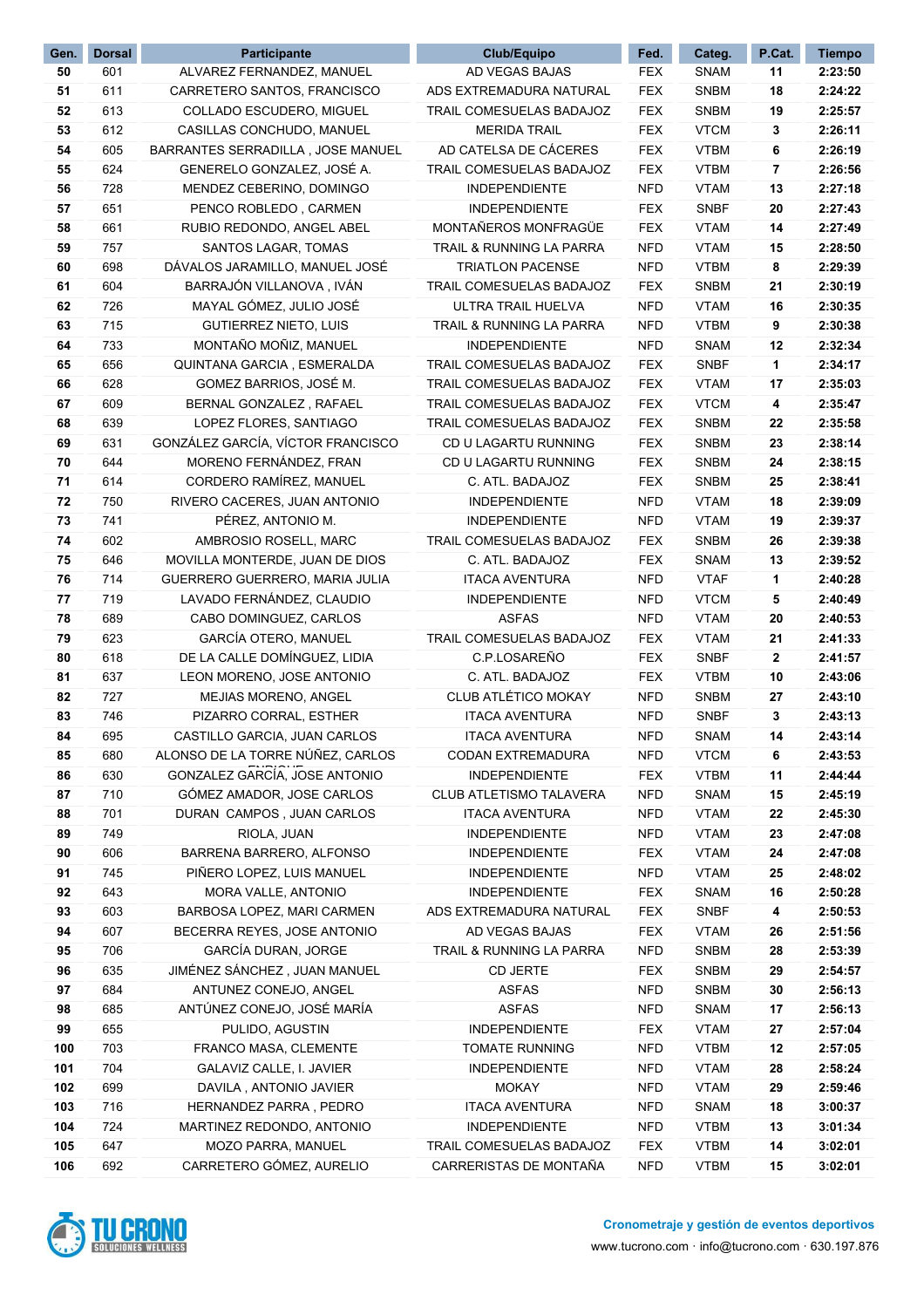| Gen. | <b>Dorsal</b> | Participante                     | Club/Equipo                    | Fed.       | Categ.      | P.Cat.       | <b>Tiempo</b> |
|------|---------------|----------------------------------|--------------------------------|------------|-------------|--------------|---------------|
| 107  | 627           | GIRALDO VILA, MARIA LUISA        | <b>INDEPENDIENTE</b>           | <b>FEX</b> | <b>VTAF</b> | 2            | 3:02:08       |
| 108  | 748           | REDONDO CABANILLAS, JOSÉ ANTONIO | <b>ITACA AVENTURA</b>          | <b>NFD</b> | <b>SNAM</b> | 19           | 3:02:54       |
| 109  | 734           | <b>MORENO MONTERO, LUIS</b>      | A.D. VEGAS BAJAS               | <b>FEX</b> | <b>VTAM</b> | 30           | 3:03:25       |
| 110  | 696           | CASTILLO LAJAS, SARA             | <b>INDEPENDIENTE</b>           | <b>NFD</b> | <b>VTAF</b> | 3            | 3:06:00       |
| 111  | 711           | GÓMEZ AMADOR, JUAN MARIA         | <b>CLUB ATLETISMO TALAVERA</b> | <b>NFD</b> | <b>SNBM</b> | 31           | 3:08:00       |
| 112  | 620           | ESPADA TREJO, OSCAR              | C. ATL. BADAJOZ                | <b>FEX</b> | <b>VTAM</b> | 31           | 3:08:42       |
| 113  | 736           | MURILLO AMAYA, VALENTINA         | TRAIL & RUNNING LA PARRA       | <b>NFD</b> | <b>VTBF</b> | 1            | 3:08:51       |
| 114  | 718           | JIMENEZ MAIDERO, EZEQUIEL        | <b>INDEPENDIENTE</b>           | <b>NFD</b> | <b>SNBM</b> | 32           | 3:15:24       |
| 115  | 686           | BARBOSA LOPEZ, GUADALUPE         | TRAIL & RUNNING LA PARRA       | <b>NFD</b> | <b>SNBF</b> | 5            | 3:17:25       |
| 116  | 616           | CRUZ SANCHEZ, ANTONIO            | C.A. MONTIJO                   | <b>FEX</b> | <b>VTCM</b> | 7            | 3:19:02       |
| 117  | 660           | RODRÍGUEZ TREJO, JUAN JOSE       | C.A. MONTIJO                   | <b>FEX</b> | <b>SNBM</b> | 33           | 3:23:01       |
| 118  | 738           | NORIEGA DEL VALLE, ANGEL ANTONIO | <b>INDEPENDIENTE</b>           | <b>NFD</b> | <b>VTAM</b> | 32           | 3:23:12       |
| 119  | 722           | MARTÍN IGLESIAS, JOSÉ LUIS       | <b>TOMATE RUNNING</b>          | <b>NFD</b> | <b>VTCM</b> | 8            | 3:23:12       |
| 120  | 761           | VALLE NUÑEZ, JUAN MANUEL         | <b>CLUB ATLETISMO TALAVERA</b> | <b>NFD</b> | <b>VTAM</b> | 33           | 3:30:05       |
| 121  | 753           | RUBIO GARCÍA, DANIEL             | <b>INDEPENDIENTE</b>           | <b>NFD</b> | <b>SNAM</b> | 20           | 3:40:02       |
| 122  | 740           | PARRA QUESADA, LOLA              | <b>CLUB MARATON BADAJOZ</b>    | <b>NFD</b> | <b>VTBF</b> | $\mathbf{2}$ | 3:41:14       |
| 123  | 756           | SANCHEZ MORAN, ANTONIO           | CLUB MARATON BADAJOZ           | <b>NFD</b> | <b>VTCM</b> | 9            | 3:41:14       |
| 124  | 690           | CALERO CORONADO, CÉSAR           | <b>INDEPENDIENTE</b>           | <b>NFD</b> | <b>SNBM</b> | 34           | 3:55:43       |

#### Incidencias:

- 712, 622, 611, 609, 637, 603, 706, 716, 736, 686, 753 --> + 3' (material obligatorio o ayuda externa)

- 720, 723, 739, 754, 682, 694, 717 --> D (no pasar control salida)

- 642, 735, 752 --> R

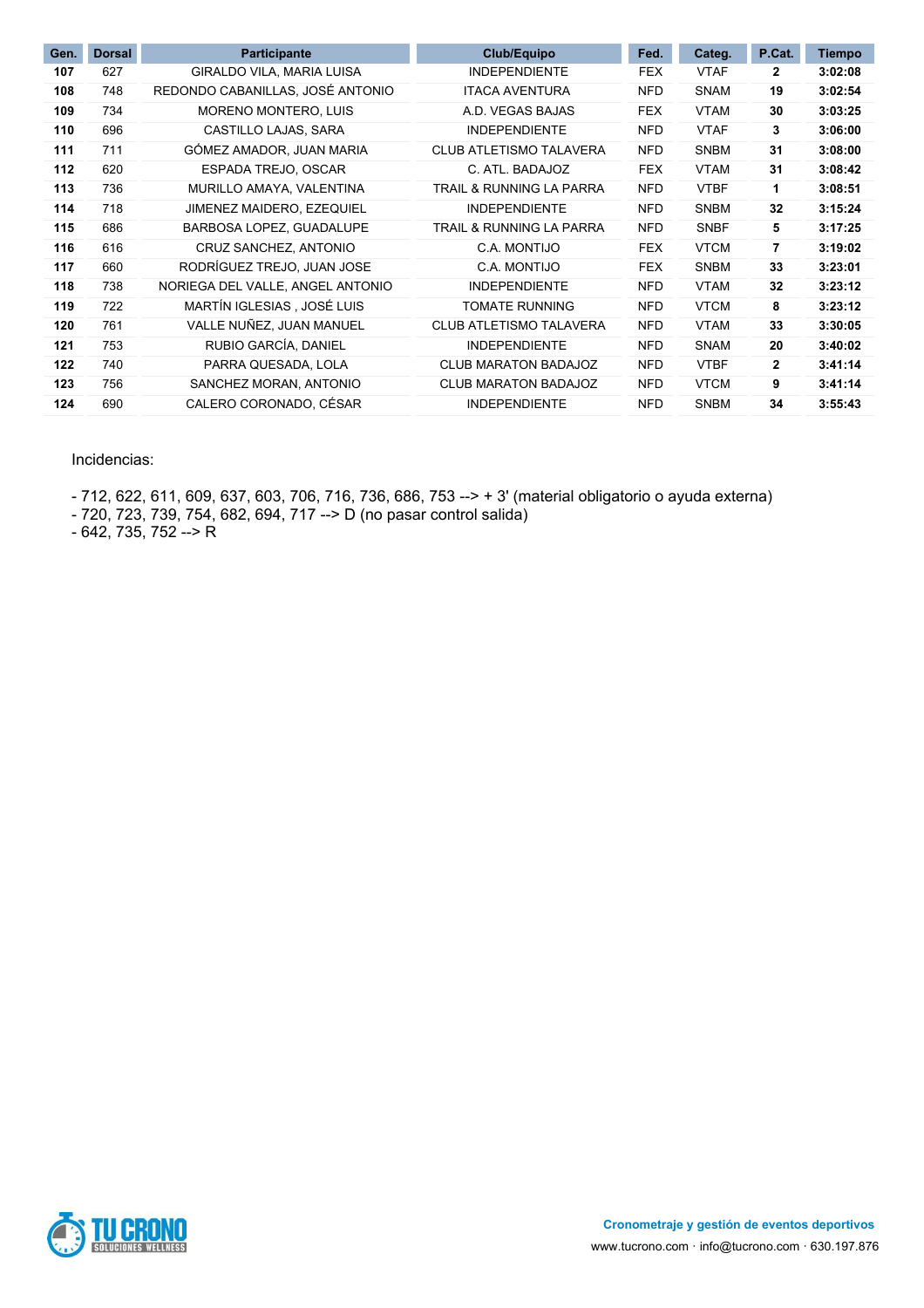



| <b>CATEGORIA</b> |      |               | <b>JOVM</b><br><b>JOVM</b>        |            |                      |          |  |  |
|------------------|------|---------------|-----------------------------------|------------|----------------------|----------|--|--|
| P/Cat            | Gen. | <b>Dorsal</b> | <b>Participante</b>               | Fed.       | Club/Equipo          | Tiempo   |  |  |
|                  |      | 653           | PERIÁÑEZ BARRAGÁN, SAMUEL         | FEX        | C.A LA SERENA        | 02:02:44 |  |  |
|                  | 12   | 626           | GILGADO NOGALES, FRANCISCO MANUEL | <b>FFX</b> | C.A LA SERENA        | 02:05:47 |  |  |
|                  | 37   | 758           | SANZ HERNÁNDEZ. JOSÉ MANUEL       | <b>NFD</b> | <b>INDEPENDIENTE</b> | 02:19:41 |  |  |

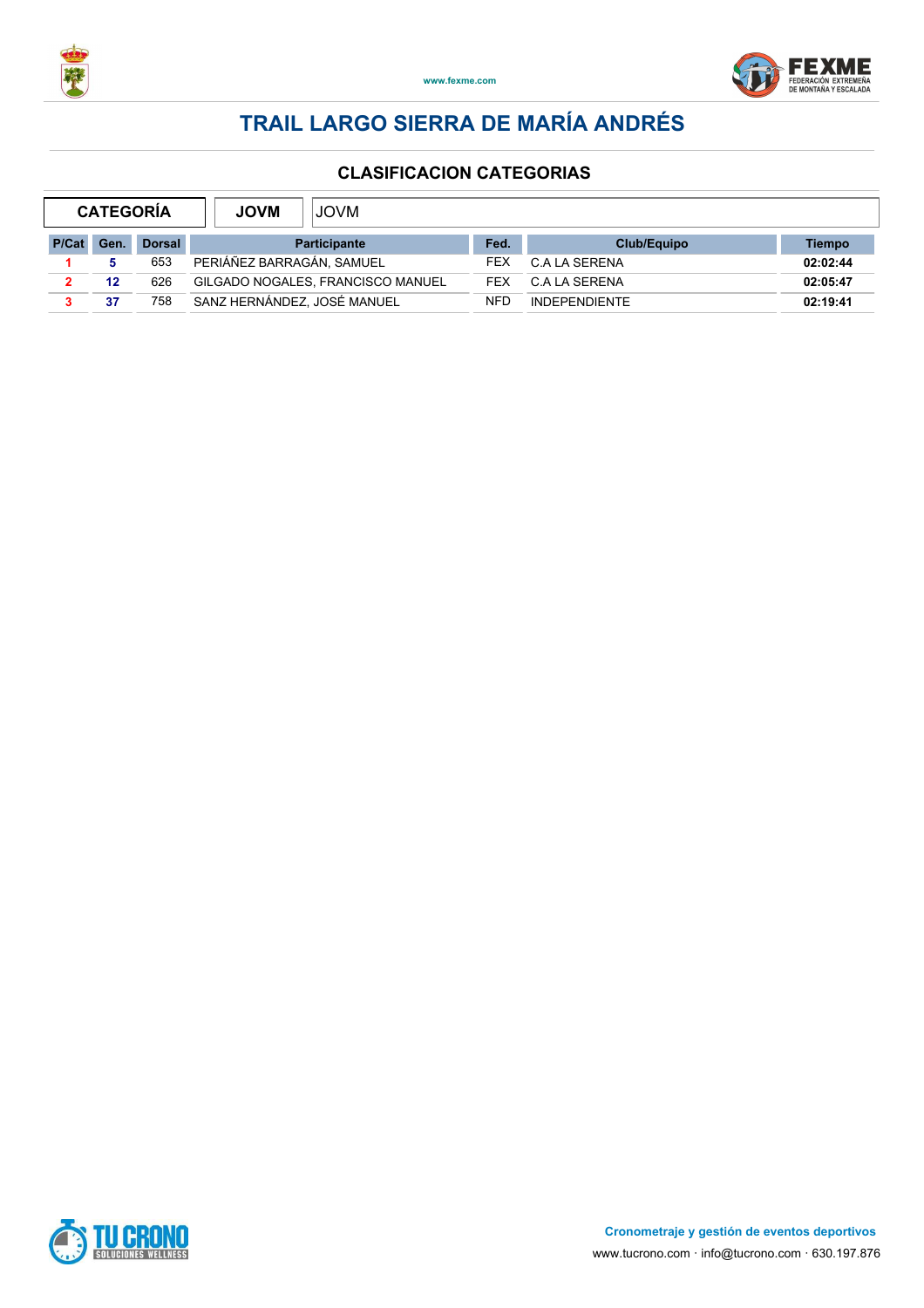



|                |              | <b>CATEGORÍA</b> | <b>SNAM</b><br><b>SNAM</b>         |            |                                |               |
|----------------|--------------|------------------|------------------------------------|------------|--------------------------------|---------------|
| P/Cat          | Gen.         | <b>Dorsal</b>    | Participante                       | Fed.       | Club/Equipo                    | <b>Tiempo</b> |
| 1              | $\mathbf{2}$ | 654              | PORTAL GORDILLO, DANIEL            | <b>FEX</b> | <b>C.A LA SERENA</b>           | 01:56:41      |
| $\overline{2}$ | 14           | 747              | PULIDO VELÁZQUEZ, FRANCISCO JAVIER | <b>NFD</b> | <b>SUPERSONICO</b>             | 02:06:36      |
| $\mathbf{3}$   | 21           | 693              | CASTAÑO GARCÍA, MANUEL JOSÉ        | <b>NFD</b> | <b>INDEPENDIENTE</b>           | 02:10:57      |
| 4              | 22           | 729              | MÉNDEZ RUBIO, FRANCISCO            | <b>NFD</b> | <b>FUND. JOSEP CARRERAS</b>    | 02:11:09      |
| 5              | 31           | 632              | GONZALEZ MENAYA, CARLOS            | <b>FEX</b> | C.A. MONTIJO                   | 02:14:58      |
| 6              | 34           | 610              | CANONICO SANCHEZ, EMILIO           | <b>FEX</b> | CD U LAGARTU RUNNING           | 02:17:05      |
| $\overline{7}$ | 36           | 730              | MILÁN GÜERA, DANIEL                | <b>NFD</b> | CD TORRE DE MIGUEL SESMERO     | 02:19:31      |
| 8              | 41           | 744              | PINGUICHA RODRÍGUEZ, JORGE         | <b>NFD</b> | <b>INDEPENDIENTE</b>           | 02:21:06      |
| 9              | 44           | 721              | MARAVER, VICTOR                    | <b>NFD</b> | <b>INDEPENDIENTE</b>           | 02:22:12      |
| 10             | 45           | 697              | CORTÉS NORIEGO, JOSÉ CARLOS        | <b>NFD</b> | <b>ITACA AVENTURA</b>          | 02:22:26      |
| 11             | 50           | 601              | ALVAREZ FERNANDEZ, MANUEL          | <b>FEX</b> | AD VEGAS BAJAS                 | 02:23:49      |
| 12             | 64           | 733              | MONTAÑO MOÑIZ, MANUEL              | <b>NFD</b> | <b>INDEPENDIENTE</b>           | 02:32:33      |
| 13             | 75           | 646              | MOVILLA MONTERDE, JUAN DE DIOS     | <b>FEX</b> | C. ATL. BADAJOZ                | 02:39:52      |
| 14             | 84           | 695              | CASTILLO GARCIA, JUAN CARLOS       | <b>NFD</b> | <b>ITACA AVENTURA</b>          | 02:43:13      |
| 15             | 87           | 710              | GÓMEZ AMADOR, JOSE CARLOS          | <b>NFD</b> | <b>CLUB ATLETISMO TALAVERA</b> | 02:45:18      |
| 16             | 92           | 643              | MORA VALLE, ANTONIO                | <b>FEX</b> | <b>INDEPENDIENTE</b>           | 02:50:27      |
| 17             | 98           | 685              | ANTÚNEZ CONEJO, JOSÉ MARÍA         | <b>NFD</b> | <b>ASFAS</b>                   | 02:56:12      |
| 18             | 103          | 716              | HERNANDEZ PARRA, PEDRO             | <b>NFD</b> | <b>ITACA AVENTURA</b>          | 03:00:36      |
| 19             | 108          | 748              | REDONDO CABANILLAS, JOSÉ ANTONIO   | <b>NFD</b> | <b>ITACA AVENTURA</b>          | 03:02:53      |
| 20             | 121          | 753              | RUBIO GARCÍA, DANIEL               | <b>NFD</b> | <b>INDEPENDIENTE</b>           | 03:40:01      |

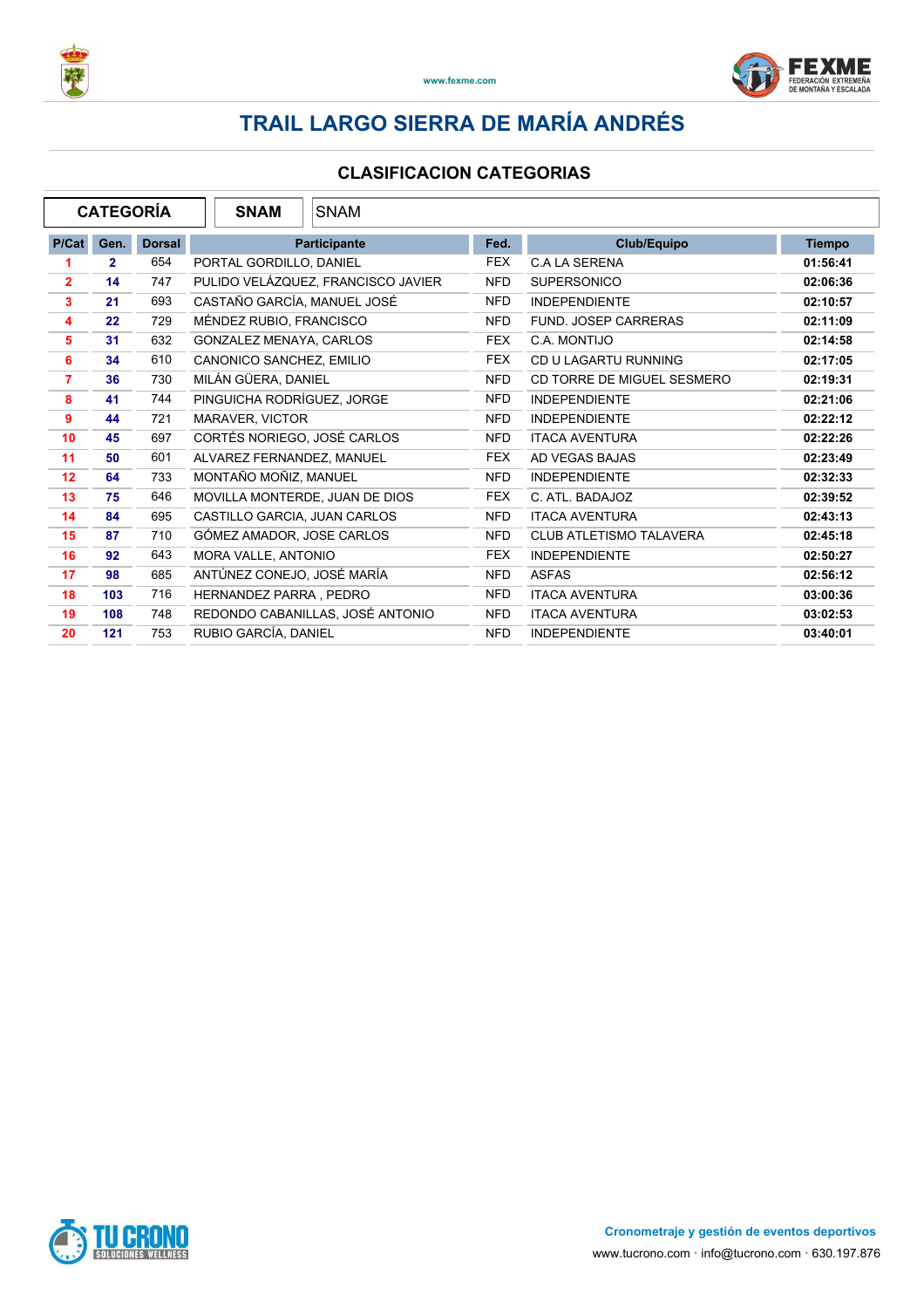



|                | <b>CATEGORÍA</b> |               | <b>SNBF</b>                  | <b>SNBF</b>              |            |                                     |               |  |
|----------------|------------------|---------------|------------------------------|--------------------------|------------|-------------------------------------|---------------|--|
| P/Cat          | Gen.             | <b>Dorsal</b> |                              | <b>Participante</b>      | Fed.       | Club/Equipo                         | <b>Tiempo</b> |  |
|                | 57               | 651           | PENCO ROBLEDO, CARMEN        |                          | <b>FEX</b> | <b>INDEPENDIENTE</b>                | 02:27:42      |  |
| $\overline{2}$ | 65               | 656           | QUINTANA GARCIA, ESMERALDA   |                          | <b>FFX</b> | TRAIL COMESUELAS BADAJOZ            | 02:34:16      |  |
| 3              | 80               | 618           | DE LA CALLE DOMÍNGUEZ, LIDIA |                          | <b>FEX</b> | C.P.LOSAREÑO                        | 02:41:56      |  |
| 4              | 83               | 746           | PIZARRO CORRAL, ESTHER       |                          | <b>NFD</b> | <b>ITACA AVENTURA</b>               | 02:43:12      |  |
| 5.             | 93               | 603           | BARBOSA LOPEZ, MARI CARMEN   |                          | <b>FEX</b> | ADS EXTREMADURA NATURAL             | 02:50:52      |  |
| 6              | 115              | 686           |                              | BARBOSA LOPEZ. GUADALUPE |            | <b>TRAIL &amp; RUNNING LA PARRA</b> | 03:17:24      |  |

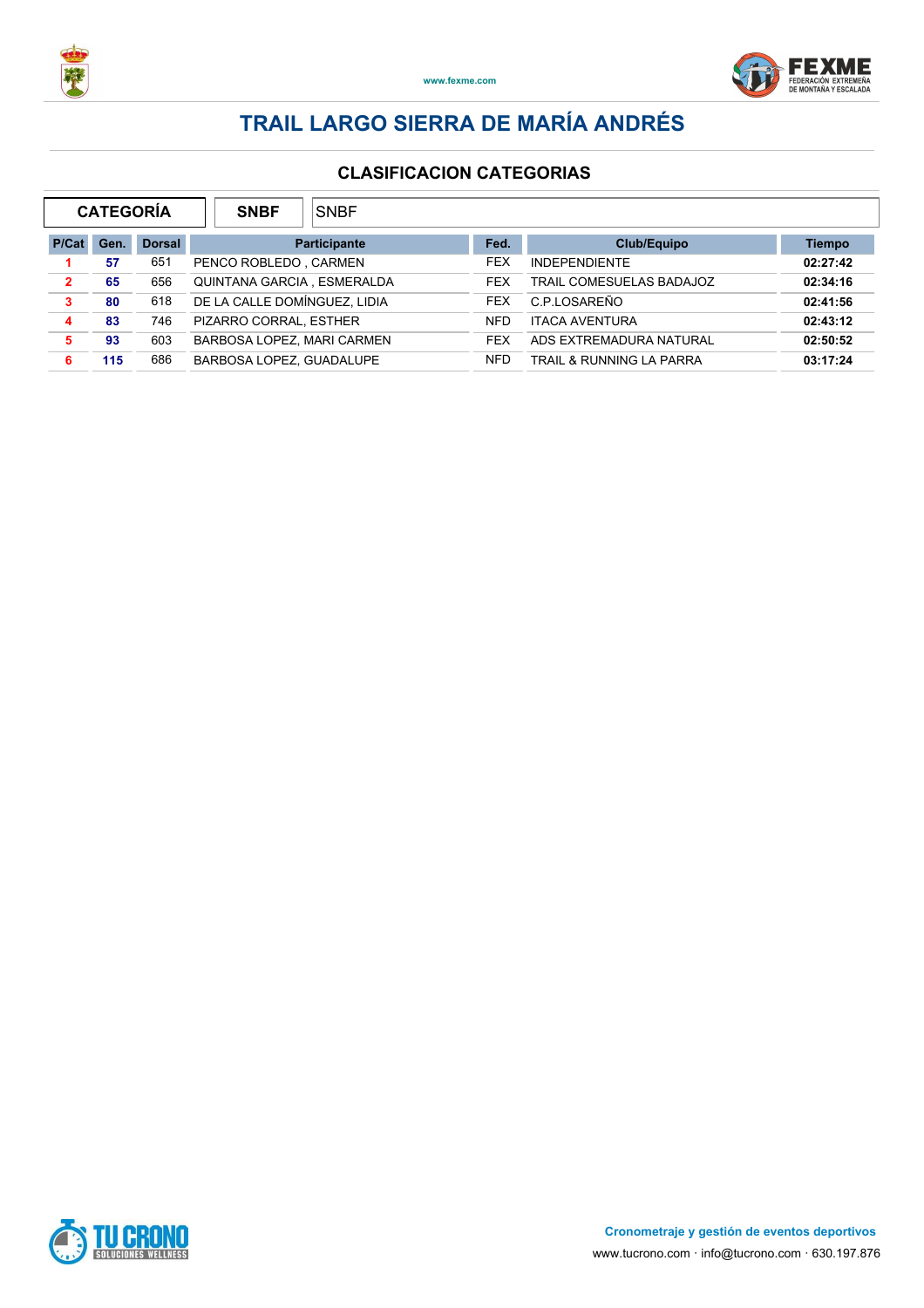



| <b>CATEGORÍA</b> |                |               | <b>SNBM</b>                   | <b>SNBM</b>                       |            |                                |               |
|------------------|----------------|---------------|-------------------------------|-----------------------------------|------------|--------------------------------|---------------|
| P/Cat            | Gen.           | <b>Dorsal</b> |                               | <b>Participante</b>               | Fed.       | <b>Club/Equipo</b>             | <b>Tiempo</b> |
| 1                | 4              | 667           | MEZQUITA FERNANDEZ, JAVIER    |                                   | <b>FED</b> | <b>INDEPENDIENTE</b>           | 02:01:52      |
| $\mathbf{2}$     | 6              | 650           | PENCO ROBLEDO, ANTONIO        |                                   | <b>FEX</b> | <b>INDEPENDIENTE</b>           | 02:03:03      |
| 3                | $\overline{7}$ | 659           | RODRIGUEZ MONTAÑO, RAUL       |                                   | <b>FEX</b> | CD U LAGARTU RUNNING           | 02:03:07      |
| 4                | 8              | 615           | CRISTÓBAL PRIETO, DANIEL      |                                   | <b>FEX</b> | PASITO A PASITO CALAMONTE      | 02:04:06      |
| 5                | 9              | 713           | GONZALEZ SANABRIA, ANGEL LUIS |                                   | <b>NFD</b> | TRAIL & RUNNING LA PARRA       | 02:04:27      |
| 6                | 16             | 743           | PÉREZ VINAGRE, IGNACIO MANUEL |                                   | <b>NFD</b> | ATLETISMO SALVATIERRA          | 02:07:46      |
| $\overline{7}$   | 17             | 621           | ESPÁRRAGO MOGENA, JAIME       |                                   | <b>FEX</b> | CD U LAGARTU RUNNING           | 02:09:08      |
| 8                | 19             | 731           | MIRANDA MORILLO, JULIO        |                                   | <b>FEX</b> | <b>MERIDA TRAIL</b>            | 02:09:31      |
| 9                | 20             | 712           | GONZALEZ PEÑA, EMILIO         |                                   | <b>NFD</b> | TRAIL & RUNNING LA PARRA       | 02:10:42      |
| 10               | 24             | 652           | PÉREZ CANDELARIO, JOSÉ MARÍA  |                                   | <b>FEX</b> | CD U LAGARTU RUNNING           | 02:12:13      |
| 11               | 28             | 691           | CAMPANARIO MERCHAN, ANTONIO   |                                   | <b>NFD</b> | <b>INDEPENDIENTE</b>           | 02:14:20      |
| 12               | 30             | 629           |                               | GONZALEZ BARBOSA, ANTONIO JOSE    | FEX        | ADS EXTREMADURA NATURAL        | 02:14:40      |
| 13               | 38             | 732           | MONGE BENÍTEZ, EMILIO         |                                   | <b>NFD</b> | <b>INDEPENDIENTE</b>           | 02:20:10      |
| 14               | 40             | 622           | FLORES LÓPEZ, JUAN MANUEL     |                                   | <b>FEX</b> | PASITO A PASITO CALAMONTE      | 02:20:54      |
| 15               | 43             | 641           | MCGREGOR, ALEXANDER           |                                   | <b>FEX</b> | TRAIL COMESUELAS BADAJOZ       | 02:21:58      |
| 16               | 46             | 759           | SILVA GASPAR, ALONSO          |                                   | <b>NFD</b> | <b>INDEPENDIENTE</b>           | 02:22:26      |
| 17               | 47             | 645           | MORO ESPINOSA, RAUL           |                                   | <b>FEX</b> | ATL. POPULARES PLASENCIA       | 02:22:57      |
| 18               | 51             | 611           | CARRETERO SANTOS, FRANCISCO   |                                   | <b>FEX</b> | ADS EXTREMADURA NATURAL        | 02:24:21      |
| 19               | 52             | 613           | COLLADO ESCUDERO, MIGUEL      |                                   | <b>FEX</b> | TRAIL COMESUELAS BADAJOZ       | 02:25:56      |
| 20               | 61             | 604           | BARRAJÓN VILLANOVA, IVÁN      |                                   | <b>FEX</b> | TRAIL COMESUELAS BADAJOZ       | 02:30:18      |
| 21               | 68             | 639           | LOPEZ FLORES, SANTIAGO        |                                   | <b>FEX</b> | TRAIL COMESUELAS BADAJOZ       | 02:35:57      |
| 22               | 69             | 631           |                               | GONZÁLEZ GARCÍA, VÍCTOR FRANCISCO | <b>FEX</b> | CD U LAGARTU RUNNING           | 02:38:13      |
| 23               | 70             | 644           | MORENO FERNÁNDEZ, FRAN        |                                   | <b>FEX</b> | CD U LAGARTU RUNNING           | 02:38:14      |
| 24               | 71             | 614           | CORDERO RAMÍREZ, MANUEL       |                                   | <b>FEX</b> | C. ATL. BADAJOZ                | 02:38:40      |
| 25               | 74             | 602           | AMBROSIO ROSELL, MARC         |                                   | <b>FEX</b> | TRAIL COMESUELAS BADAJOZ       | 02:39:37      |
| 26               | 82             | 727           | MEJIAS MORENO, ANGEL          |                                   | <b>NFD</b> | CLUB ATLÉTICO MOKAY            | 02:43:09      |
| 27               | 95             | 706           | GARCÍA DURAN, JORGE           |                                   | <b>NFD</b> | TRAIL & RUNNING LA PARRA       | 02:53:38      |
| 28               | 96             | 635           | JIMÉNEZ SÁNCHEZ, JUAN MANUEL  |                                   | <b>FEX</b> | CD JERTE                       | 02:54:56      |
| 29               | 97             | 684           | ANTUNEZ CONEJO, ANGEL         |                                   | <b>NFD</b> | <b>ASFAS</b>                   | 02:56:12      |
| 30               | 111            | 711           | GÓMEZ AMADOR, JUAN MARIA      |                                   | <b>NFD</b> | <b>CLUB ATLETISMO TALAVERA</b> | 03:07:59      |
| 31               | 114            | 718           | JIMENEZ MAIDERO, EZEQUIEL     |                                   | <b>NFD</b> | <b>INDEPENDIENTE</b>           | 03:15:23      |
| 32               | 117            | 660           | RODRÍGUEZ TREJO, JUAN JOSE    |                                   | <b>FEX</b> | C.A. MONTIJO                   | 03:23:00      |
| 33               | 124            | 690           | CALERO CORONADO, CÉSAR        |                                   | <b>NFD</b> | <b>INDEPENDIENTE</b>           | 03:55:42      |

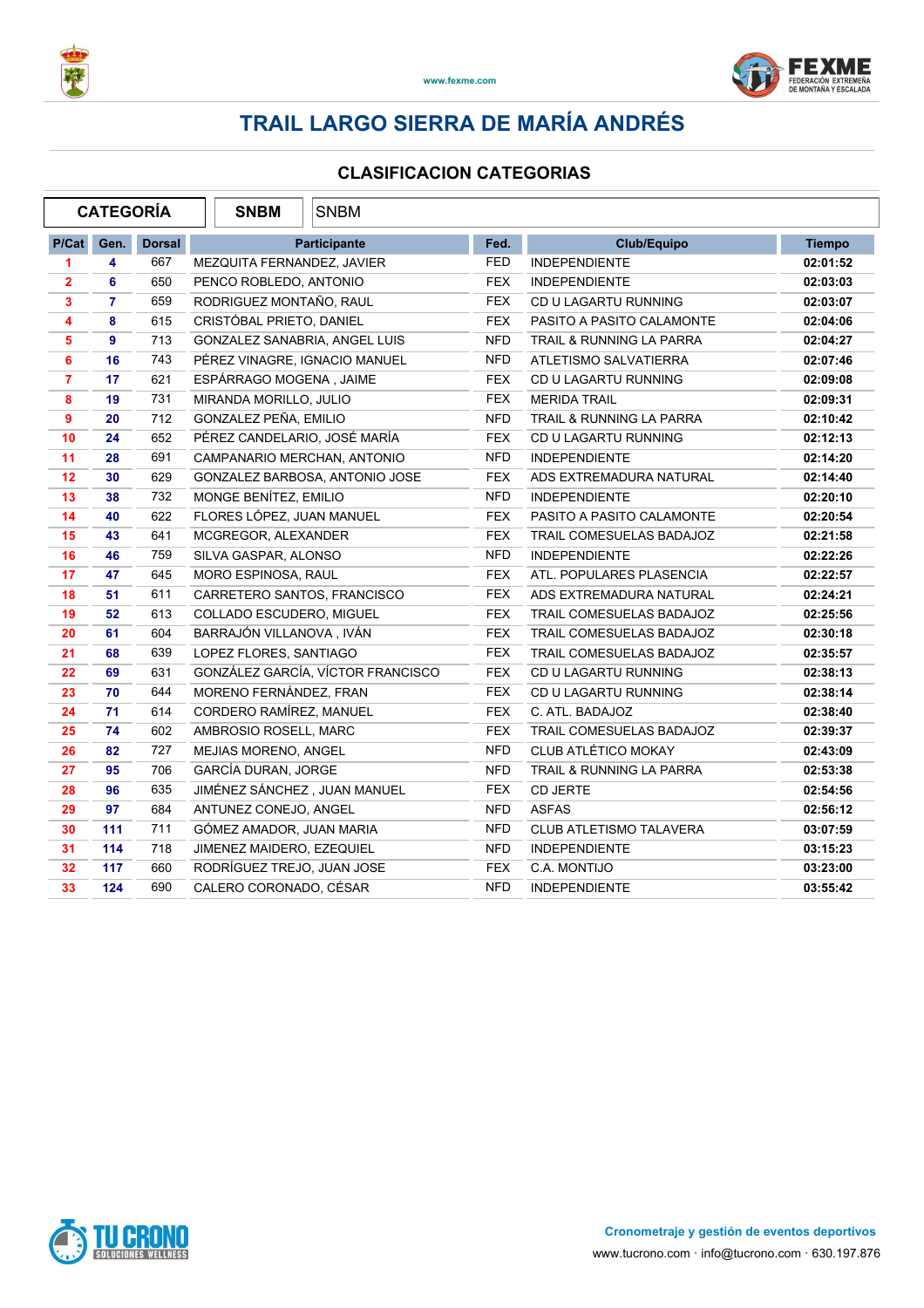



| <b>CATEGORÍA</b> |            |               | VTAF<br><b>VTAF</b>            |            |                       |          |
|------------------|------------|---------------|--------------------------------|------------|-----------------------|----------|
| P/Cat            | <b>Gen</b> | <b>Dorsal</b> | <b>Participante</b>            | Fed.       | Club/Equipo           | Tiempo   |
|                  | 76         | 714           | GUERRERO GUERRERO, MARIA JULIA | <b>NFD</b> | <b>ITACA AVENTURA</b> | 02:40:27 |
|                  | 107        | 627           | GIRALDO VILA, MARIA LUISA      | FEX        | <b>INDEPENDIENTE</b>  | 03:02:07 |
|                  | 110        | 696           | CASTILLO LAJAS, SARA           | <b>NFD</b> | <b>INDEPENDIENTE</b>  | 03:05:59 |

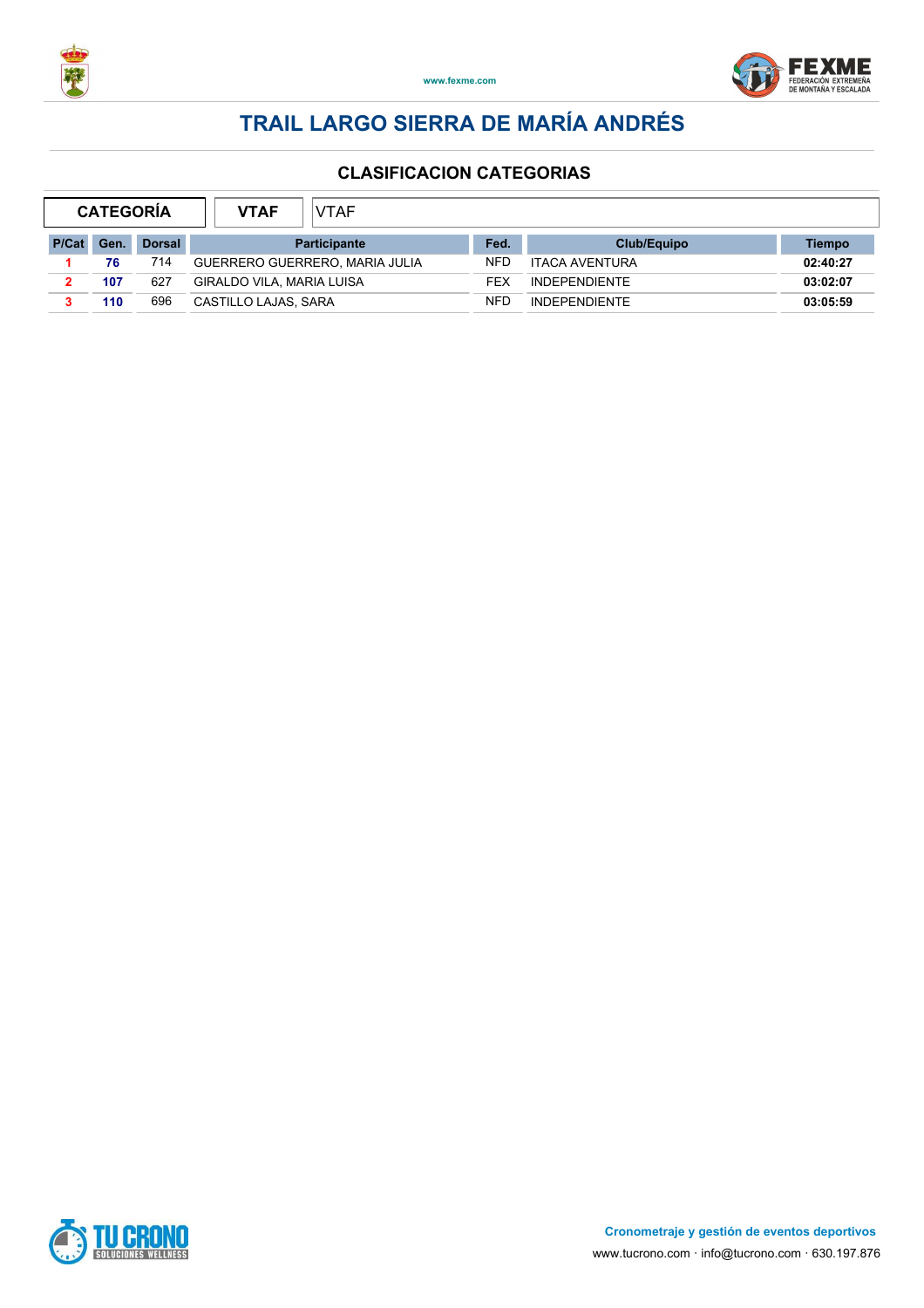



#### **CLASIFICACION CATEGORIAS**

| <b>CATEGORÍA</b> |      |               | <b>VTAM</b><br>VTAM              |            |                                     |               |
|------------------|------|---------------|----------------------------------|------------|-------------------------------------|---------------|
| P/Cat            | Gen. | <b>Dorsal</b> | <b>Participante</b>              | Fed.       | Club/Equipo                         | <b>Tiempo</b> |
| 1                | 1.   | 662           | SANCHEZ PINTOR, FRANCISCO        | <b>FEX</b> | ADS EXTREMADURA NATURAL             | 01:53:23      |
| $\mathbf{2}$     | 3    | 619           | ENCINAS, FLORENCIO               | <b>FEX</b> | C. ATL. BADAJOZ                     | 02:01:24      |
| 3                | 10   | 683           | AMAYA PARDO, ANTONIO             | <b>FEX</b> | ADS EXTREMADURA NATURAL             | 02:05:38      |
| 4                | 13   | 681           | ALVANO CASADEMUNT, DARIO         | <b>NFD</b> | <b>ITACA AVENTURA</b>               | 02:06:28      |
| 5                | 23   | 760           | TRIGO ROSA, ANTONIO              | <b>NFD</b> | <b>PISAPEDALES</b>                  | 02:11:31      |
| 6                | 26   | 751           | RODRIGUEZ, FRANCISCO             | <b>NFD</b> | <b>INDEPENDIENTE</b>                | 02:13:31      |
| $\overline{7}$   | 27   | 664           | VIZCAÍNO GUERRA, FRANCISCO       | <b>FEX</b> | TRAIL COMESUELAS BADAJOZ            | 02:14:14      |
| 8                | 29   | 625           | <b>GERMAN CRUZ, DIEGO</b>        | <b>FEX</b> | C.A. MONTIJO                        | 02:14:37      |
| 9                | 32   | 657           | RIGAU, ENRIC                     | <b>FEX</b> | ADS EXTREMADURA NATURAL             | 02:15:52      |
| 10               | 33   | 649           | PARDO MARTINEZ, JOSE MANUEL      | <b>FEX</b> | ADS EXTREMADURA NATURAL             | 02:16:40      |
| 11               | 48   | 648           | NEILA LUBIAN, LUIS MIGUEL        | <b>FEX</b> | CD PAPORROS-BTT                     | 02:23:13      |
| 12               | 49   | 742           | PEREZ ROSADO, JUAN FRANCISCO     | <b>NFD</b> | <b>CLUB FONDISTAS PACENSES</b>      | 02:23:16      |
| 13               | 56   | 728           | MENDEZ CEBERINO, DOMINGO         | <b>NFD</b> | <b>INDEPENDIENTE</b>                | 02:27:17      |
| 14               | 58   | 661           | RUBIO REDONDO, ANGEL ABEL        | <b>FEX</b> | MONTAÑEROS MONFRAGÜE                | 02:27:48      |
| 15               | 59   | 757           | <b>SANTOS LAGAR, TOMAS</b>       | <b>NFD</b> | <b>TRAIL &amp; RUNNING LA PARRA</b> | 02:28:49      |
| 16               | 62   | 726           | MAYAL GÓMEZ, JULIO JOSÉ          | <b>NFD</b> | ULTRA TRAIL HUELVA                  | 02:30:34      |
| 17               | 66   | 628           | GOMEZ BARRIOS, JOSÉ M.           | <b>FEX</b> | TRAIL COMESUELAS BADAJOZ            | 02:35:02      |
| 18               | 72   | 750           | RIVERO CACERES, JUAN ANTONIO     | <b>NFD</b> | <b>INDEPENDIENTE</b>                | 02:39:08      |
| 19               | 73   | 741           | PÉREZ, ANTONIO M.                | <b>NFD</b> | <b>INDEPENDIENTE</b>                | 02:39:36      |
| 20               | 78   | 689           | CABO DOMINGUEZ, CARLOS           | <b>NFD</b> | <b>ASFAS</b>                        | 02:40:52      |
| 21               | 79   | 623           | <b>GARCÍA OTERO, MANUEL</b>      | <b>FEX</b> | TRAIL COMESUELAS BADAJOZ            | 02:41:32      |
| 22               | 88   | 701           | DURAN CAMPOS, JUAN CARLOS        | <b>NFD</b> | <b>ITACA AVENTURA</b>               | 02:45:29      |
| 23               | 89   | 749           | RIOLA, JUAN                      | <b>NFD</b> | <b>INDEPENDIENTE</b>                | 02:47:07      |
| 24               | 90   | 606           | BARRENA BARRERO, ALFONSO         | <b>FEX</b> | <b>INDEPENDIENTE</b>                | 02:47:07      |
| 25               | 91   | 745           | PIÑERO LOPEZ, LUIS MANUEL        | <b>NFD</b> | <b>INDEPENDIENTE</b>                | 02:48:01      |
| 26               | 94   | 607           | BECERRA REYES, JOSE ANTONIO      | <b>FEX</b> | AD VEGAS BAJAS                      | 02:51:55      |
| 27               | 99   | 655           | PULIDO, AGUSTIN                  | <b>FEX</b> | <b>INDEPENDIENTE</b>                | 02:57:03      |
| 28               | 101  | 704           | GALAVIZ CALLE, I. JAVIER         | <b>NFD</b> | <b>INDEPENDIENTE</b>                | 02:58:23      |
| 29               | 102  | 699           | DAVILA, ANTONIO JAVIER           | <b>NFD</b> | <b>MOKAY</b>                        | 02:59:45      |
| 30               | 109  | 734           | MORENO MONTERO, LUIS             | <b>FEX</b> | A.D. VEGAS BAJAS                    | 03:03:24      |
| 31               | 112  | 620           | ESPADA TREJO, OSCAR              | <b>FEX</b> | C. ATL. BADAJOZ                     | 03:08:41      |
| 32               | 118  | 738           | NORIEGA DEL VALLE, ANGEL ANTONIO | <b>NFD</b> | <b>INDEPENDIENTE</b>                | 03:23:11      |
| 33               | 120  | 761           | VALLE NUÑEZ, JUAN MANUEL         | <b>NFD</b> | <b>CLUB ATLETISMO TALAVERA</b>      | 03:30:04      |

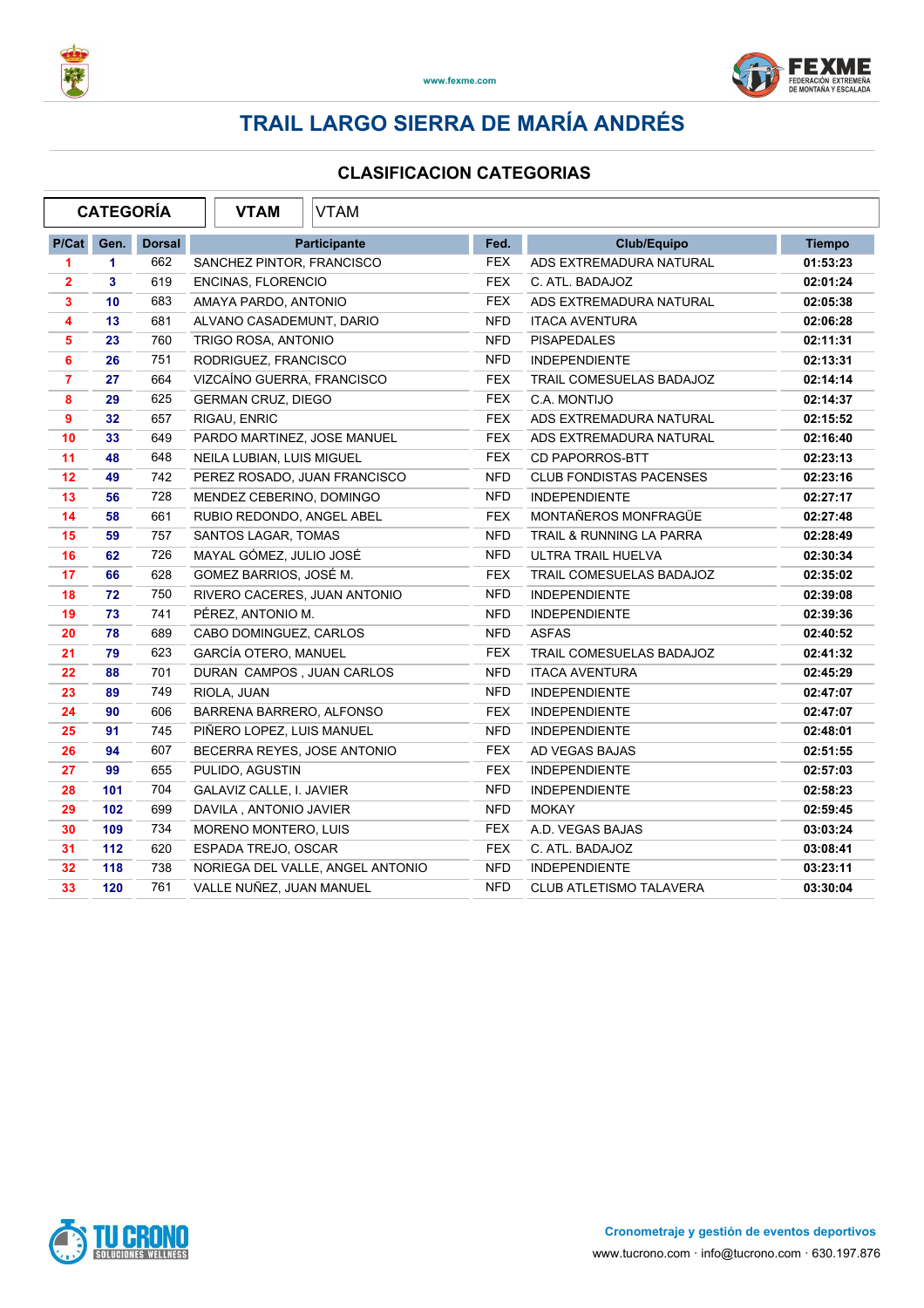



| <b>CATEGORIA</b> |      | VTBF          | <b>VTBF</b>              |                     |            |                             |          |
|------------------|------|---------------|--------------------------|---------------------|------------|-----------------------------|----------|
| P/Cat            | Gen. | <b>Dorsal</b> |                          | <b>Participante</b> | Fed.       | Club/Equipo                 | Tiempo   |
|                  | 113  | 736           | MURILLO AMAYA, VALENTINA |                     | <b>NFD</b> | TRAIL & RUNNING LA PARRA    | 03:08:50 |
|                  | 122  | 740           | PARRA QUESADA. LOLA      |                     | NFD        | <b>CLUB MARATON BADAJOZ</b> | 03:41:13 |

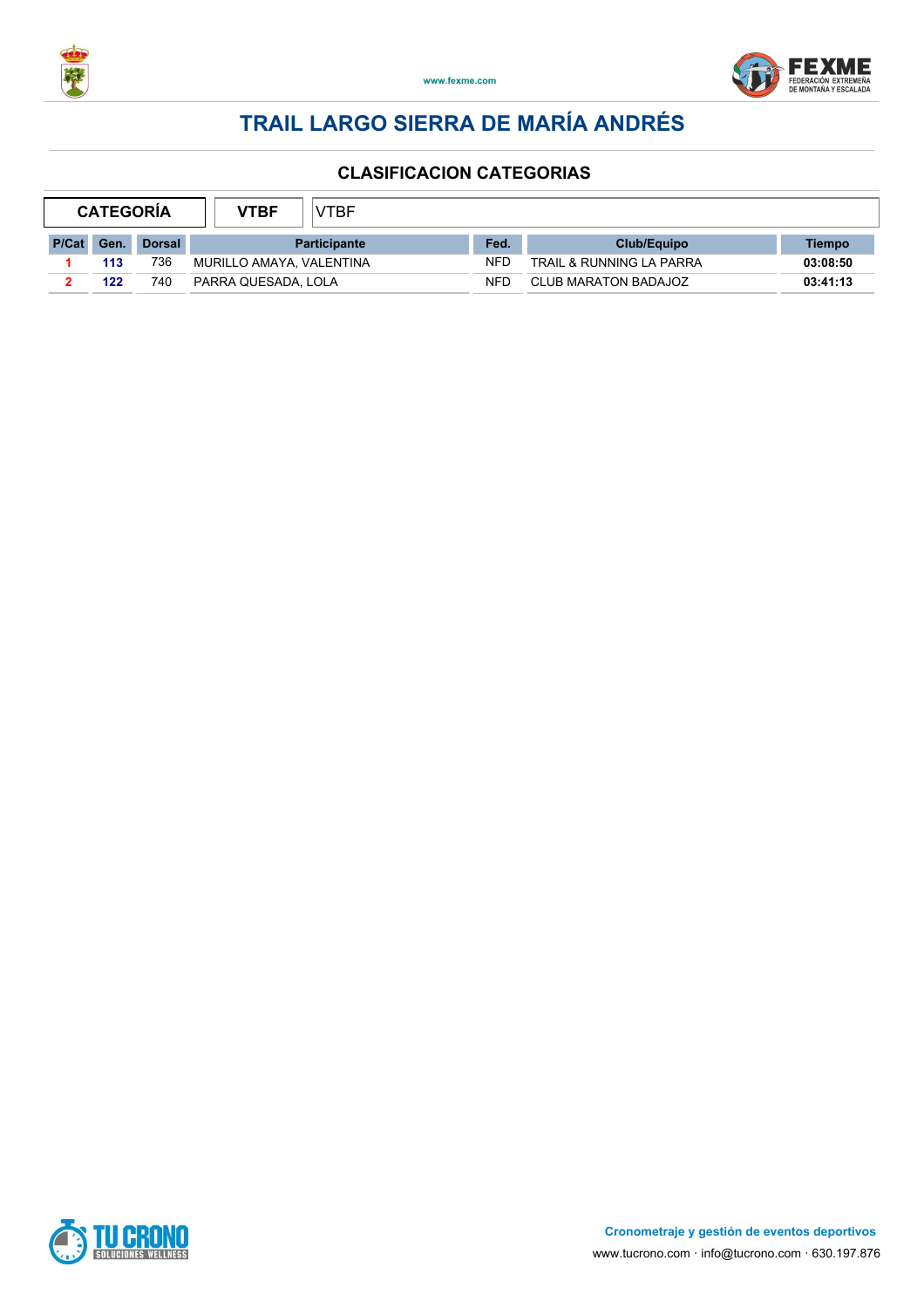



|                | <b>CATEGORÍA</b> |               | <b>VTBM</b><br><b>VTBM</b>        |            |                                    |               |
|----------------|------------------|---------------|-----------------------------------|------------|------------------------------------|---------------|
| P/Cat          | Gen.             | <b>Dorsal</b> | <b>Participante</b>               | Fed.       | <b>Club/Equipo</b>                 | <b>Tiempo</b> |
|                | 11               | 762           | GIL RINCÓN, DAVID                 | <b>FEX</b> | CD JERTE                           | 02:05:41      |
| $\mathbf{2}$   | 15               | 636           | LEMUS HERREZUELO, VICTOR MANUEL   | <b>FEX</b> | ATL. POPULARES PLASENCIA           | 02:07:04      |
| $\mathbf{3}$   | 18               | 665           | GARCÍA RODRIGUEZ, JOSE MARÍA      | <b>FED</b> | <b>CLUB DEPORTIVO PAPORROS-BTT</b> | 02:09:14      |
| 4              | 35               | 709           | <b>GARCIA TORRESCUSA, ANTONIO</b> | NFD.       | <b>INDEPENDIENTE</b>               | 02:18:19      |
| 5              | 39               | 666           | HERNANDEZ PARRA, MANUEL           | <b>FED</b> | <b>CLUB DEPORTIVO PAPORROS-BTT</b> | 02:20:53      |
| 6              | 54               | 605           | BARRANTES SERRADILLA, JOSE MANUEL | <b>FEX</b> | AD CATELSA DE CÁCERES              | 02:26:18      |
| $\overline{7}$ | 55               | 624           | GENERELO GONZALEZ, JOSÉ A.        | <b>FEX</b> | TRAIL COMESUELAS BADAJOZ           | 02:26:55      |
| 8              | 60               | 698           | DÁVALOS JARAMILLO, MANUEL JOSÉ    | <b>NFD</b> | <b>TRIATLON PACENSE</b>            | 02:29:38      |
| 9              | 63               | 715           | <b>GUTIERREZ NIETO, LUIS</b>      | <b>NFD</b> | TRAIL & RUNNING LA PARRA           | 02:30:37      |
| 10             | 81               | 637           | LEON MORENO, JOSE ANTONIO         | <b>FEX</b> | C. ATL. BADAJOZ                    | 02:43:05      |
| 11             | 86               | 630           | GONZALEZ GARCÍA, JOSE ANTONIO     | <b>FEX</b> | <b>INDEPENDIENTE</b>               | 02:44:43      |
| 12             | 100              | 703           | FRANCO MASA, CLEMENTE             | <b>NFD</b> | <b>TOMATE RUNNING</b>              | 02:57:04      |
| 13             | 104              | 724           | MARTINEZ REDONDO, ANTONIO         | NFD.       | <b>INDEPENDIENTE</b>               | 03:01:33      |
| 14             | 105              | 647           | <b>MOZO PARRA, MANUEL</b>         | <b>FEX</b> | TRAIL COMESUELAS BADAJOZ           | 03:02:00      |
| 15             | 106              | 692           | CARRETERO GÓMEZ, AURELIO          | <b>NFD</b> | CARRERISTAS DE MONTAÑA             | 03:02:00      |

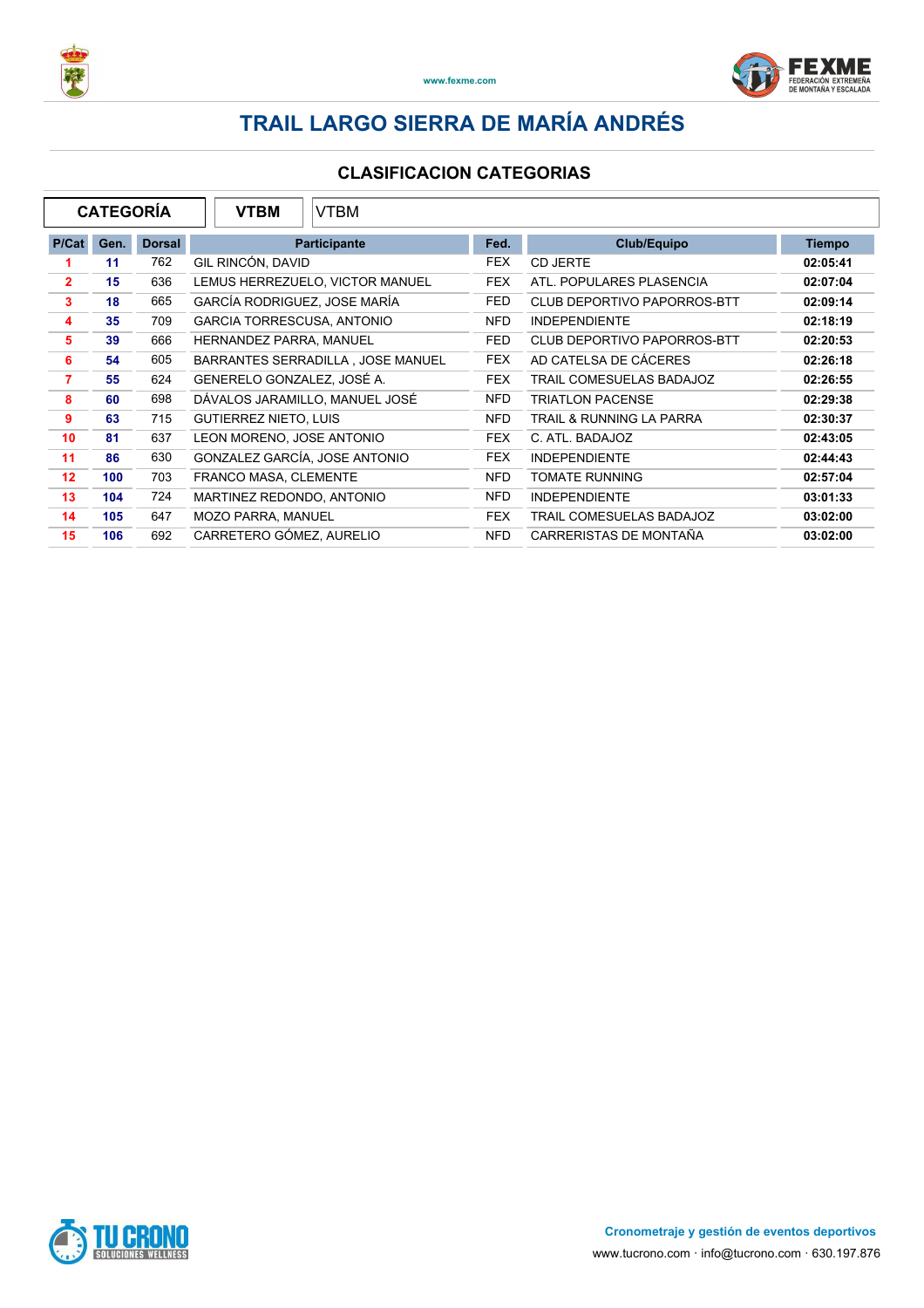



| <b>CATEGORÍA</b><br><b>VTCM</b><br><b>VTCM</b> |      |               |                            |                                  |            |                           |               |
|------------------------------------------------|------|---------------|----------------------------|----------------------------------|------------|---------------------------|---------------|
| P/Cat                                          | Gen. | <b>Dorsal</b> |                            | <b>Participante</b>              | Fed.       | Club/Equipo               | <b>Tiempo</b> |
|                                                | 25   | 638           | LÓPEZ BLANCO, EUGENIO      |                                  | <b>FEX</b> | C.A. MONTIJO              | 02:13:21      |
| $\overline{2}$                                 | 42   | 617           | CUSTODIO VIZCANO, JULIAN   |                                  | <b>FEX</b> | PASITO A PASITO CALAMONTE | 02:21:08      |
| 3                                              | 53   | 612           | CASILLAS CONCHUDO, MANUEL  |                                  | <b>FEX</b> | <b>MERIDA TRAIL</b>       | 02:26:10      |
| 4                                              | 67   | 609           | BERNAL GONZALEZ, RAFAEL    |                                  | <b>FEX</b> | TRAIL COMESUELAS BADAJOZ  | 02:35:46      |
| 5                                              | 77   | 719           | LAVADO FERNÁNDEZ, CLAUDIO  |                                  | <b>NFD</b> | <b>INDEPENDIENTE</b>      | 02:40:48      |
| 6                                              | 85   | 680           | <b>ENRIQUE</b>             | ALONSO DE LA TORRE NÚÑEZ. CARLOS | <b>NFD</b> | CODAN EXTREMADURA         | 02:43:52      |
|                                                | 116  | 616           | CRUZ SANCHEZ, ANTONIO      |                                  | <b>FEX</b> | C.A. MONTIJO              | 03:19:01      |
| 8                                              | 119  | 722           | MARTÍN IGLESIAS, JOSÉ LUIS |                                  | <b>NFD</b> | <b>TOMATE RUNNING</b>     | 03:23:11      |
| 9                                              | 123  | 756           | SANCHEZ MORAN, ANTONIO     |                                  | <b>NFD</b> | CLUB MARATON BADAJOZ      | 03:41:13      |

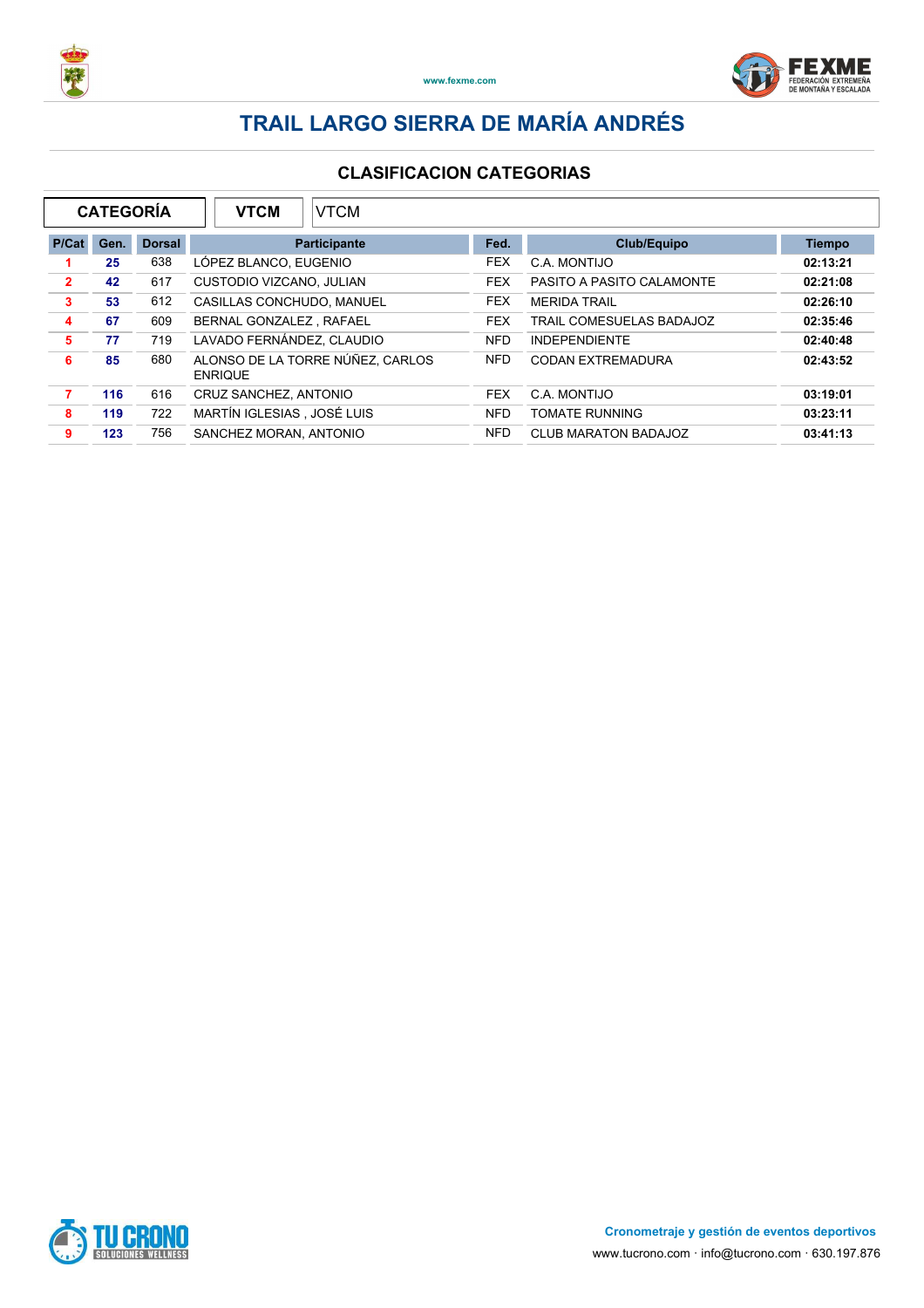

### **CLASIFICACIÓN GENERAL**

| Gen.     | <b>Dorsal</b> | <b>Participante</b>                                  | <b>Club/Equipo</b>                      | Fed.                     | Categ.                   | P.Cat.       | <b>Tiempo</b>      |
|----------|---------------|------------------------------------------------------|-----------------------------------------|--------------------------|--------------------------|--------------|--------------------|
| 1        | 301           | MONTERO FLORES, ISMAEL                               | TRAIL COMESUELAS BADAJOZ                | <b>FEX</b>               | <b>SNM</b>               | 1            | 1:05:38            |
| 2        | 306           | CHACON CHAMORRO, FRANCISCO JAVIER                    | <b>INDEPENDIENTE</b>                    | <b>FEX</b>               | <b>VTM</b>               | 1            | 1:06:27            |
| 3        | 325           | CARRETERO GONZALEZ, FRANCISCO J                      | AT SANTA MARTA                          | <b>NFD</b>               | SNM                      | 2            | 1:06:34            |
| 4        | 339           | CARO DIAZ, ABEL                                      | <b>CLUB ATLETISMO SANTA</b>             | <b>NFD</b>               | <b>SNM</b>               | 3            | 1:07:57            |
| 5        | 310           | CARO BARROSO, CARLOS                                 | TRAIL COMESUELAS BADAJOZ                | <b>FEX</b>               | <b>VTM</b>               | $\mathbf{2}$ | 1:09:50            |
| 6        | 340           | DE LA CRUZ GALINDO, MANUEL                           | <b>INDEPENDIENTE</b>                    | <b>NFD</b>               | <b>SNM</b>               | 4            | 1:11:57            |
| 7        | 302           | GORDILLO RANDO, JOSE MARIA                           | CM ANTONIO LUIS GALEA                   | <b>FEX</b>               | <b>SNM</b>               | 5            | 1:13:19            |
| 8        | 337           | CARRETERO GONZALEZ, TOMAS                            | CLUB ATLETISMO SANTA                    | <b>NFD</b>               | <b>SNM</b>               | 6            | 1:13:33            |
| 9        | 307           | TREJO PAZ, CARLOS                                    | TRAIL COMESUELAS BADAJOZ                | <b>FEX</b>               | <b>VTM</b>               | 3            | 1:14:06            |
| 10       | 332           | MUÑIZ CORBACHO, JUAN MANUEL                          | <b>TRAIL &amp; RUNNING LA PARRA</b>     | <b>NFD</b>               | <b>SNM</b>               | 7            | 1:16:10            |
| 11       | 389           | DOMÍNGUEZ MUÑOZ, ALBERTO                             | <b>INDEPENDIENTE</b>                    | <b>NFD</b>               | SNM                      | 8            | 1:17:43            |
| 12       | 385           | JIMÉNEZ SABIDO, ALEJANDRO                            | <b>INDEPENDIENTE</b>                    | <b>NFD</b>               | <b>SNM</b>               | 9            | 1:17:43            |
| 13       | 390           | CANDELARIO, JESÚS                                    | <b>INDEPENDIENTE</b>                    | <b>NFD</b>               | SNM                      | 10           | 1:17:43            |
| 14       | 338           | CINTAS BORREGO, TONI                                 | <b>CLUB ATLETISMO SANTA</b>             | <b>NFD</b>               | <b>VTM</b>               | 4            | 1:18:20            |
| 15       | 358           | MENA, JESÚS JAVIER                                   | <b>INDEPENDIENTE</b>                    | <b>NFD</b>               | SNM                      | 11           | 1:18:32            |
| 16       | 367           | MATAMOROS MORIANO, ABEL                              | <b>MOKAY</b>                            | <b>NFD</b>               | <b>VTM</b>               | 5            | 1:18:57            |
| 17       | 354           | MENESES CAMPOS, ROBERTO                              | PEÑA MTB NOGALES                        | <b>NFD</b>               | <b>SNM</b>               | 12           | 1:20:45            |
| 18       | 371           | BERMEJO HORMIGO, JUAN MANUEL                         | A.P PEÑA DEL AGUILA                     | <b>NFD</b>               | SNM                      | 13           | 1:22:04            |
| 19       | 311           | HORMIGO LÓPEZ, JOSÉ ANTONIO                          | <b>GPM TRAIL</b>                        | <b>FEX</b>               | <b>JOVM</b>              | 1            | 1:22:27            |
| 20       | 356           | GUILLÉN BENÍTEZ, BLAS MANUEL                         | <b>INDEPENDIENTE</b>                    | <b>NFD</b>               | <b>SNM</b>               | 14           | 1:23:13            |
| 21       | 346           | DÍAZ MORAGA, JOSÉ MANUEL                             | <b>INDEPENDIENTE</b>                    | <b>NFD</b>               | <b>VTM</b>               | 6            | 1:23:30            |
| 22       | 640           | MÁRQUEZ FIGUEREDO, JOSÉ ANTONIO                      | TRAIL COMESUELAS BADAJOZ                | <b>FEX</b>               | <b>VTM</b>               | 7            | 1:23:50            |
| 23       | 329           | APARICIO DURAN, JUAN CARLOS                          | TRAIL & RUNNING LA PARRA                | <b>NFD</b>               | <b>SNM</b>               | 15           | 1:24:03            |
| 24       | 330           | PEÑA CORBACHO, ANTONIO                               | TRAIL & RUNNING LA PARRA                | <b>NFD</b>               | <b>SNM</b>               | 16           | 1:24:04            |
| 25       | 321           | POZON CORDÓN, JOSÉ ANTONIO                           | <b>INDEPENDIENTE</b>                    | <b>NFD</b>               | <b>VTM</b>               | 8            | 1:24:04            |
| 26       | 347           | PEREZ MORO, FRANCISCO JAVIER                         | <b>INDEPENDIENTE</b>                    | <b>NFD</b>               | SNM                      | 17           | 1:24:15            |
| 27       | 315           | PEÑA GONZÁLEZ, ISMAEL                                | <b>INDEPENDIENTE</b>                    | <b>NFD</b>               | <b>SNM</b>               | 18           | 1:24:38            |
| 28       | 350           | MORENO SOTO, FRANCISCO                               | <b>INDEPENDIENTE</b>                    | <b>NFD</b>               | <b>VTM</b>               | 9            | 1:24:38            |
| 29       | 393           | ROYANO HERNANDEZ, RICARDO                            | <b>INDEPENDIENTE</b>                    | <b>NFD</b>               | <b>VTM</b>               | 10           | 1:25:18            |
| 30       | 341           | MENDEZ GONZALEZ, FRANCISCO JOSÉ                      | <b>INDEPENDIENTE</b>                    | <b>NFD</b>               | <b>SNM</b>               | 19           | 1:25:29            |
| 31       | 359           | JIMÉNEZ REQUENA, FRANCISCO MANUEL                    | <b>INDEPENDIENTE</b>                    | <b>NFD</b>               | <b>VTM</b>               | 11           | 1:25:46            |
| 32       | 316           | RIVERA MORGADO, DAVID                                | <b>INDEPENDIENTE</b>                    | <b>NFD</b>               | SNM                      | 20           | 1:26:17            |
| 33       | 387           | MÁRQUEZ VAS, GUILLERMO                               | <b>INDEPENDIENTE</b>                    | <b>NFD</b>               | <b>VTM</b>               | 12           | 1:26:23            |
| 34       | 303           | CACERES SANCHEZ, DAVID                               | ADS EXTREMADURA NATURAL                 | <b>FEX</b>               | SNM                      | 21           | 1:26:23            |
| 35       | 323           | AYAGO GALINDO, CARMEN MARÍA                          | AT SANTA MARTA                          | <b>NFD</b>               | <b>VTF</b>               | 1.           | 1:26:24            |
| 36       | 384           | PALACIOS, JAIRO                                      | <b>INDEPENDIENTE</b>                    | NFD                      | <b>SNM</b>               | 22           | 1:26:45            |
| 37       | 370           | GRILLO LOZANO, JAIME                                 | <b>INDEPENDIENTE</b>                    | <b>NFD</b>               | <b>SNM</b>               | 23           | 1:27:17            |
| 38       | 322           | CORBACHO MADERA, SONIA                               | AT SANTA MARTA                          | <b>NFD</b>               | <b>VTF</b>               | 2            | 1:27:20            |
| 39       | 324           | NIETO FERNANDEZ, JOSE MARÍA                          | AT SANTA MARTA                          | <b>NFD</b>               | <b>VTM</b>               | 13           | 1:27:20            |
| 40       | 328           | GONZALEZ CORBACHO, JUAN MANUEL                       | TRAIL & RUNNING LA PARRA                | <b>NFD</b>               | <b>SNM</b>               | 24           | 1:29:00            |
| 41       | 351           | DELGADO DE LA CRUZ, MANUEL                           | <b>INDEPENDIENTE</b>                    | <b>NFD</b>               | <b>SNM</b>               | 25           | 1:29:19            |
| 42       | 355           | ABRANTES HERNANDEZ, JOSE                             | <b>INDEPENDIENTE</b>                    | <b>NFD</b>               | <b>VTM</b>               | 14           | 1:29:40            |
| 43       | 374           | SESMA CAÑADA, ANGEL<br>RAMOS ALGUIJO, ANTONIO        | <b>INDEPENDIENTE</b>                    | <b>NFD</b>               | <b>SNM</b>               | 26           | 1:29:40            |
| 44       | 368           |                                                      | CLUB ATLETISMO BADAJOZ                  | <b>NFD</b>               | <b>VTM</b>               | 15           | 1:29:41            |
| 45       | 308           | DÍAZ VILLAR, FOCO. JAVIER                            | TRAIL COMESUELAS BADAJOZ                | <b>FEX</b>               | <b>VTM</b>               | 16           | 1:30:03            |
| 46<br>47 | 320<br>382    | NOGALES BODON, MIGUEL ANGEL<br>GONZALEZ CANO, MANUEL | <b>INDEPENDIENTE</b><br><b>TOUBSKAL</b> | <b>NFD</b><br><b>NFD</b> | <b>SNM</b><br><b>SNM</b> | 27<br>28     | 1:31:16<br>1:31:51 |
| 48       | 397           |                                                      |                                         |                          |                          |              |                    |
|          |               | LLINAS MARQUEZ, JESUS                                | <b>INDEPENDIENTE</b>                    | <b>NFD</b>               | <b>VTM</b>               | 17           | 1:32:17            |
| 49       | 396           | SANCHEZ SANCHEZ, MIGUEL ANGEL                        | <b>INDEPENDIENTE</b>                    | <b>NFD</b>               | <b>SNM</b>               | 29           | 1:32:17            |

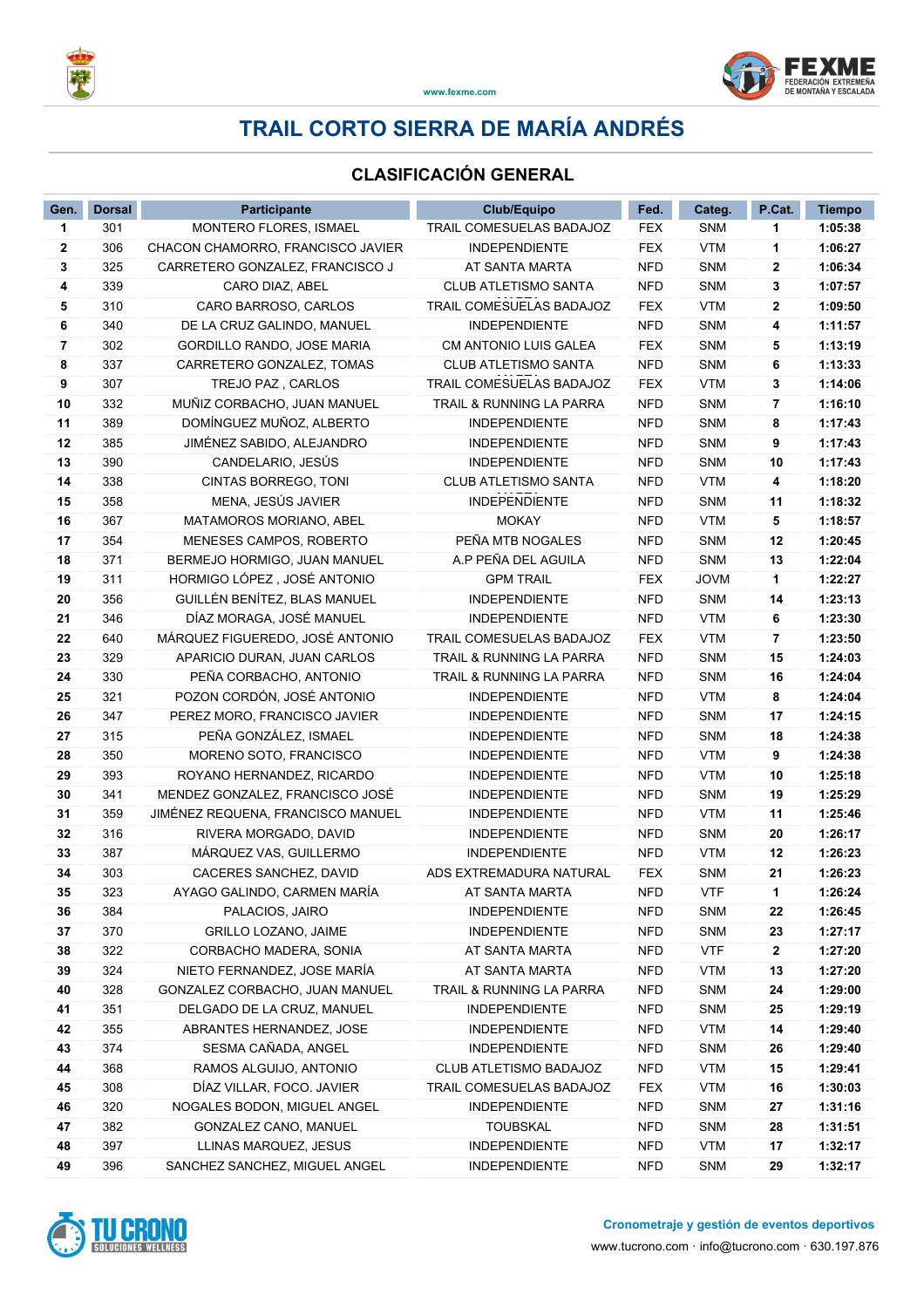| Gen. | <b>Dorsal</b> | Participante                      | Club/Equipo                         | Fed.       | Categ.     | P.Cat.         | <b>Tiempo</b> |
|------|---------------|-----------------------------------|-------------------------------------|------------|------------|----------------|---------------|
| 50   | 372           | CARBALLO ORTEGA, JOAQUIN          | A.P PEÑA DEL AGUILA                 | <b>NFD</b> | <b>VTM</b> | 18             | 1:32:26       |
| 51   | 331           | PEÑA CORBACHO, DANIEL             | TRAIL & RUNNING LA PARRA            | <b>NFD</b> | SNM        | 30             | 1:33:53       |
| 52   | 394           | PRIETO GONZÁLEZ, FRANCISCO        | <b>INDEPENDIENTE</b>                | <b>NFD</b> | SNM        | 31             | 1:33:53       |
| 53   | 388           | MÁRQUEZ VAS, ALBERTO              | <b>INDEPENDIENTE</b>                | <b>NFD</b> | SNM        | 32             | 1:34:29       |
| 54   | 364           | MOYA MOLTÓ, IRENE                 | <b>SOCARUN</b>                      | <b>NFD</b> | <b>SNF</b> | 1              | 1:36:07       |
| 55   | 348           | <b>MARTIN GARCIA, LIDIA</b>       | <b>INDEPENDIENTE</b>                | <b>NFD</b> | <b>SNF</b> | $\mathbf{2}$   | 1:37:03       |
| 56   | 313           | <b>GALLARDO MARTÍN, MANUEL</b>    | CLUB ATL. BADAJOZ                   | <b>FEX</b> | <b>VTM</b> | 19             | 1:38:23       |
| 57   | 765           | NIETO COLLADO, LORENZO            | <b>INDEPENDIENTE</b>                | <b>NFD</b> | SNM        | 33             | 1:39:41       |
| 58   | 369           | ESCARCENA GOMEZ, JOSE ANTONIO     | <b>INDEPENDIENTE</b>                | <b>NFD</b> | <b>VTM</b> | 20             | 1:40:29       |
| 59   | 349           | GUERRA, JOSÉ                      | <b>INDEPENDIENTE</b>                | <b>NFD</b> | SNM        | 34             | 1:42:39       |
| 60   | 361           | ÁLVAREZ, PALOMA                   | <b>INDEPENDIENTE</b>                | <b>NFD</b> | <b>SNF</b> | 3              | 1:42:43       |
| 61   | 352           | CORDERO LAVADO, ARTURO            | <b>INDEPENDIENTE</b>                | <b>NFD</b> | <b>VTM</b> | 21             | 1:42:59       |
| 62   | 366           | ÁLVAREZ, LOURDES                  | <b>INDEPENDIENTE</b>                | <b>NFD</b> | <b>SNF</b> | 4              | 1:43:29       |
| 63   | 392           | <b>BARRIL MARTINEZ, MAITE</b>     | <b>INDEPENDIENTE</b>                | <b>NFD</b> | <b>VTF</b> | 3              | 1:43:31       |
| 64   | 318           | BRANQUINHO LIBERIO, SUSANA MARÍA  | <b>TRAIL ZAFRA</b>                  | <b>NFD</b> | <b>VTF</b> | 4              | 1:45:42       |
| 65   | 380           | DIOSDADO MOLANO, MIRIAM           | <b>TOUBSKAL</b>                     | <b>NFD</b> | <b>SNF</b> | 5              | 1:46:14       |
| 66   | 383           | PARRA MERCHAN, JOSÉ RAMON         | <b>TOUBSKAL</b>                     | <b>NFD</b> | <b>VTM</b> | 22             | 1:46:14       |
| 67   | 379           | <b>FLORES HURTADO, GREGORIO</b>   | <b>TOUBSKAL</b>                     | <b>NFD</b> | <b>VTM</b> | 23             | 1:46:15       |
| 68   | 381           | <b>BRONCANO SANCHEZ, VIRGINIA</b> | <b>TOUBSKAL</b>                     | <b>NFD</b> | <b>SNF</b> | 6              | 1:46:15       |
| 69   | 399           | <b>GIRALDO VILA, NIEVES</b>       | CARRERISTAS DE MONTAÑA              | <b>NFD</b> | <b>VTF</b> | 5              | 1:46:17       |
| 70   | 342           | <b>GUTIERREZ GORDO, MIGUEL</b>    | <b>INDEPENDIENTE</b>                | <b>NFD</b> | SNM        | 35             | 1:47:09       |
| 71   | 343           | PÉREZ CASCO, VICTOR               | <b>INDEPENDIENTE</b>                | <b>NFD</b> | SNM        | 36             | 1:47:09       |
| 72   | 317           | GARCÍA CHAVERO, JUAN LUIS         | <b>TRAIL ZAFRA</b>                  | <b>NFD</b> | <b>VTM</b> | 24             | 1:47:53       |
| 73   | 375           | <b>GARCIA FERNANDEZ, RAQUEL</b>   | <b>INDEPENDIENTE</b>                | <b>NFD</b> | <b>SNF</b> | $\overline{7}$ | 1:48:33       |
| 74   | 314           | PÉREZ ROSADO, EVA MARÍA           | <b>INDEPENDIENTE</b>                | <b>NFD</b> | <b>VTF</b> | 6              | 1:50:22       |
| 75   | 312           | HURTADO GUAPO, MARIA ANTONIA      | ADS EXTREMADURA NATURAL             | <b>FEX</b> | <b>SNF</b> | 8              | 1:50:22       |
| 76   | 304           | GONZÁLEZ BLANCO, ODILO            | TRAIL COMESUELAS BADAJOZ            | <b>FEX</b> | <b>SNM</b> | 37             | 1:51:17       |
| 77   | 377           | VERA FUENNTES, DANILO MEDARDO     | <b>INDEPENDIENTE</b>                | <b>NFD</b> | <b>SNM</b> | 38             | 1:51:52       |
| 78   | 376           | ROMAN GARCIA, NATALIA             | <b>INDEPENDIENTE</b>                | <b>NFD</b> | <b>SNF</b> | 9              | 1:51:52       |
| 79   | 391           | GUTIERREZ LABRADOR, JOSE          | TRAIL¬RUNNING LA PARRA              | <b>NFD</b> | <b>VTM</b> | 25             | 1:57:57       |
| 80   | 327           | GONZALEZ VEGA, MAGDALENA          | <b>TRAIL &amp; RUNNING LA PARRA</b> | <b>NFD</b> | <b>SNF</b> | 10             | 1:57:57       |
| 81   | 334           | AMAYA GARCÍA, MANUEL              | TRAIL & RUNNING LA PARRA            | <b>NFD</b> | <b>VTM</b> | 26             | 1:57:57       |
| 82   | 373           | REYES BEMEJO, INMACULADA          | <b>INDEPENDIENTE</b>                | <b>NFD</b> | <b>VTF</b> | 7              | 1:57:58       |
| 83   | 326           | <b>FLORES LOPEZ, PATRICIA</b>     | PATEANDO UNA MIJINA                 | <b>NFD</b> | <b>SNF</b> | 11             | 2:00:04       |
| 84   | 386           | SALCEDO MACHADO, ARIEL            | AACB                                | <b>NFD</b> | <b>VTM</b> | 27             | 2:01:41       |
| 85   | 333           | SANABRIA GONZALEZ, NADIA          | TRAIL & RUNNING LA PARRA            | <b>NFD</b> | <b>SNF</b> | 12             | 2:03:22       |

#### Incidencias:

308, 338 --> + 3' (material obligatorio o ayuda externa) 336, 344, 400 --> D (no pasar control salida)

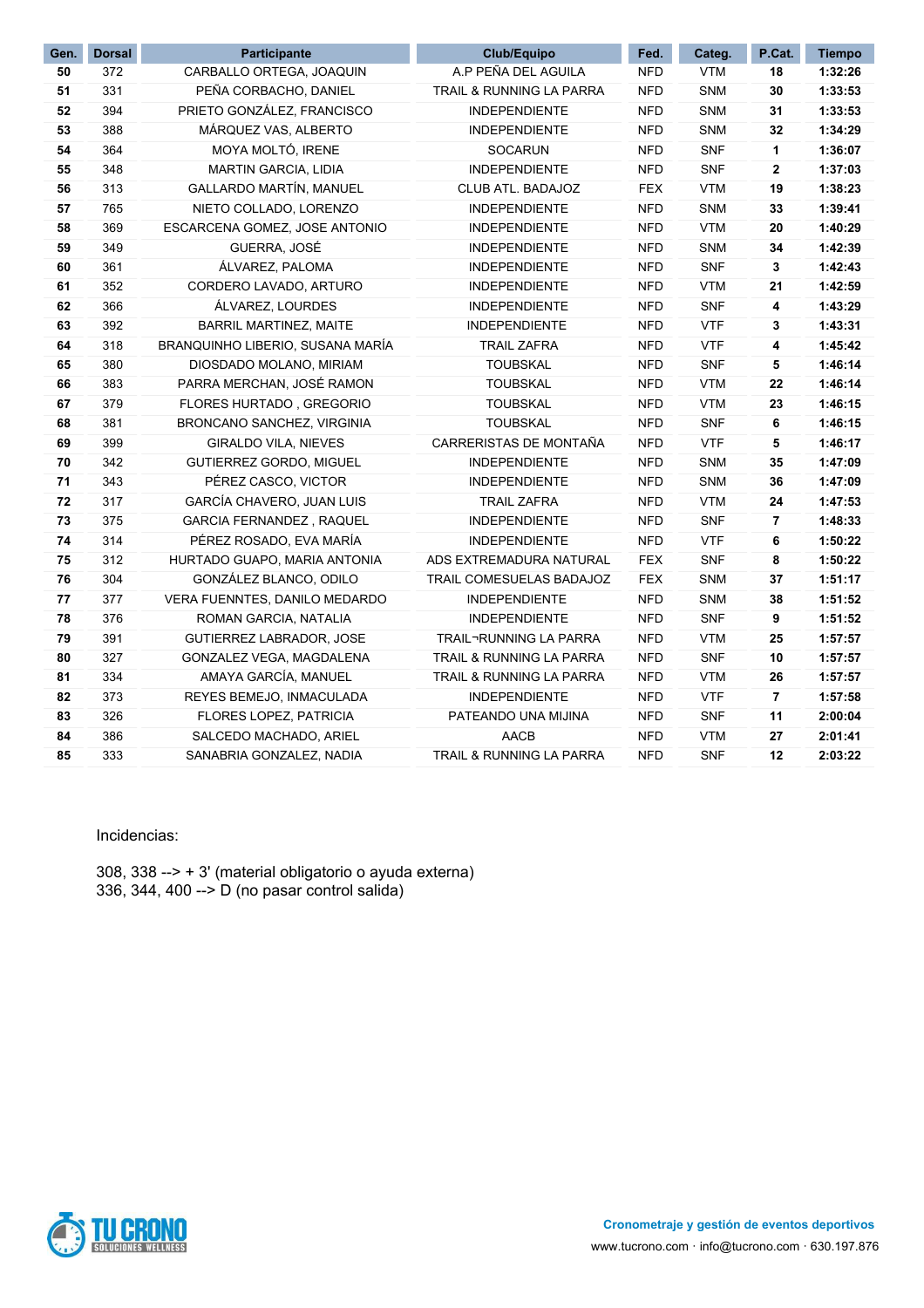



|            | <b>CATEGORÍA</b> | <b>JOVM</b><br><b>JOVM</b> |                             |  |      |                  |             |          |
|------------|------------------|----------------------------|-----------------------------|--|------|------------------|-------------|----------|
| P/Cat Gen. |                  | <b>Dorsal</b>              | <b>Participante</b>         |  | Fed. |                  | Club/Equipo | Tiempo   |
|            | 19               | 311                        | HORMIGO LÓPEZ, JOSÉ ANTONIO |  | FEX  | <b>GPM TRAIL</b> |             | 01:22:26 |

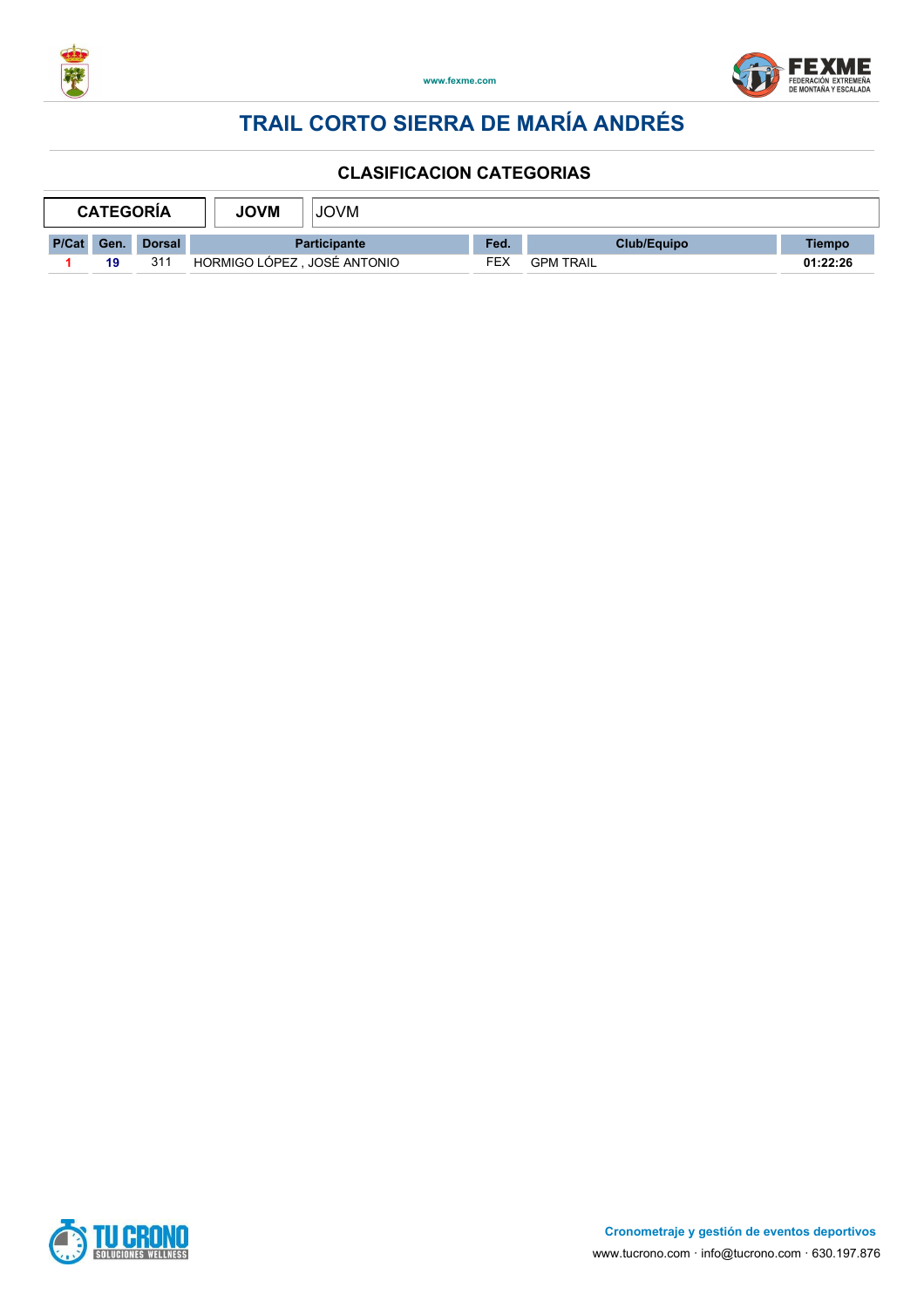



| <b>CATEGORÍA</b><br><b>SNF</b> |      |               |                            | <b>SNF</b>                      |                              |                            |                          |          |  |
|--------------------------------|------|---------------|----------------------------|---------------------------------|------------------------------|----------------------------|--------------------------|----------|--|
| P/Cat                          | Gen. | <b>Dorsal</b> |                            | <b>Participante</b>             |                              | <b>Club/Equipo</b><br>Fed. |                          |          |  |
|                                | 54   | 364           |                            | MOYA MOLTÓ, IRENE               |                              | NFD.                       | <b>SOCARUN</b>           | 01:36:06 |  |
| $\mathbf{2}$                   | 55   | 348           |                            | <b>MARTIN GARCIA, LIDIA</b>     |                              | NFD.                       | <b>INDEPENDIENTE</b>     | 01:37:02 |  |
| 3                              | 60   | 361           |                            | ÁLVAREZ. PALOMA                 |                              | NFD.                       | <b>INDEPENDIENTE</b>     | 01:42:42 |  |
| 4                              | 62   | 366           | ÁLVAREZ. LOURDES           |                                 | NFD.                         | <b>INDEPENDIENTE</b>       | 01:43:28                 |          |  |
| 5                              | 65   | 380           | DIOSDADO MOLANO, MIRIAM    |                                 | NFD.                         | <b>TOUBSKAL</b>            | 01:46:13                 |          |  |
| 6                              | 68   | 381           | BRONCANO SANCHEZ, VIRGINIA |                                 | NFD.                         | <b>TOUBSKAL</b>            | 01:46:14                 |          |  |
| 7                              | 73   | 375           |                            | <b>GARCIA FERNANDEZ, RAQUEL</b> |                              | NFD.                       | <b>INDEPENDIENTE</b>     | 01:48:32 |  |
| 8                              | 75   | 312           |                            |                                 | HURTADO GUAPO, MARIA ANTONIA | <b>FEX</b>                 | ADS EXTREMADURA NATURAL  | 01:50:21 |  |
| 9                              | 78   | 376           |                            | ROMAN GARCIA, NATALIA           |                              | NFD.                       | <b>INDEPENDIENTE</b>     | 01:51:51 |  |
| 10                             | 80   | 327           |                            |                                 | GONZALEZ VEGA, MAGDALENA     | NFD.                       | TRAIL & RUNNING LA PARRA | 01:57:56 |  |
| 11                             | 83   | 326           | FLORES LOPEZ, PATRICIA     |                                 | NFD.                         | PATEANDO UNA MIJINA        | 02:00:03                 |          |  |
| 12                             | 85   | 333           |                            | SANABRIA GONZALEZ, NADIA        |                              | NFD.                       | TRAIL & RUNNING LA PARRA | 02:03:21 |  |

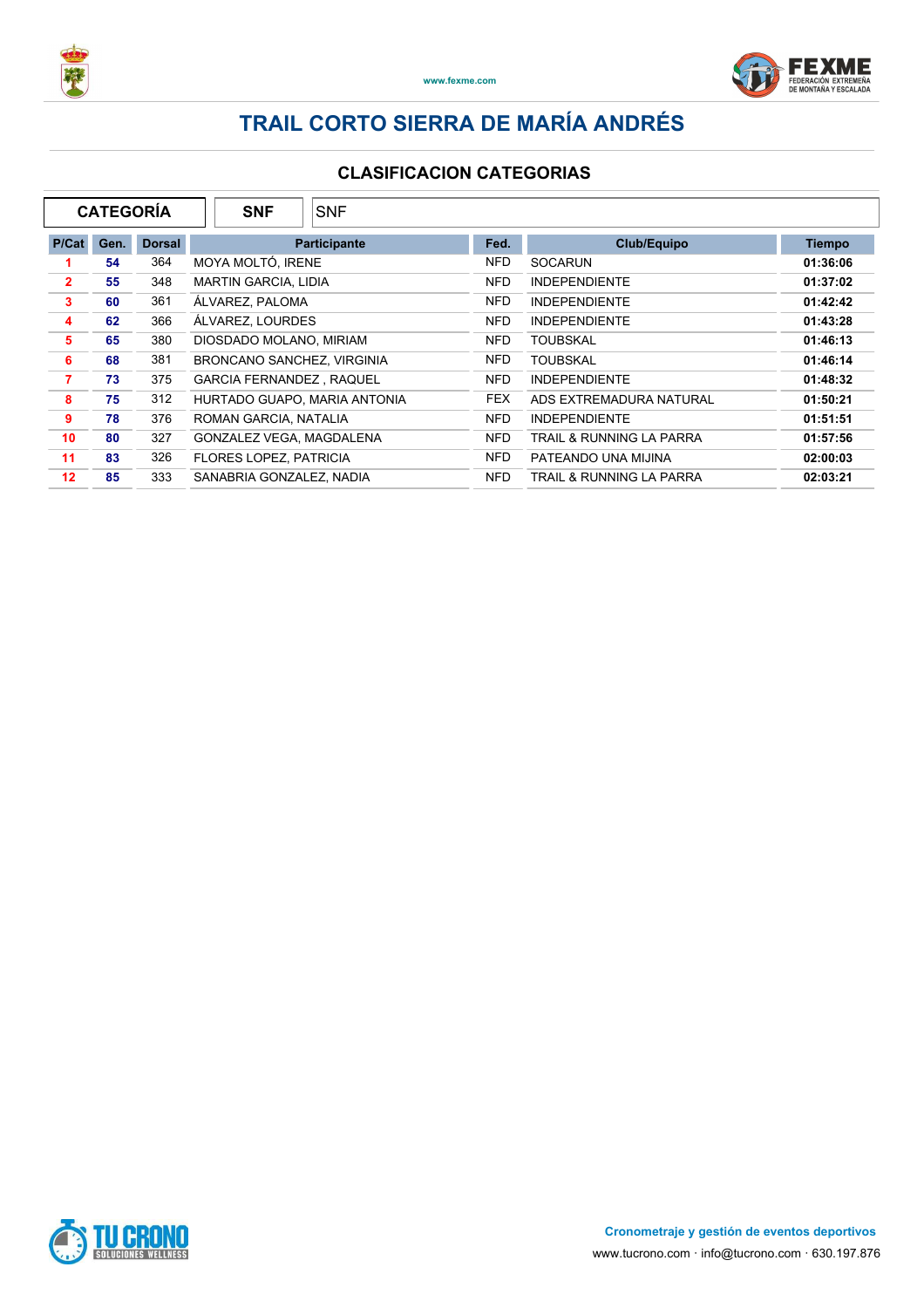



### **FEDERADOS - TRAIL CORTO SIERRA DE MARÍA ANDRÉS**

| <b>CATEGORÍA</b>        |                 |               | <b>SNM</b>                      | <b>SNM</b>                      |            |                                     |               |
|-------------------------|-----------------|---------------|---------------------------------|---------------------------------|------------|-------------------------------------|---------------|
| P/Cat                   | Gen.            | <b>Dorsal</b> |                                 | <b>Participante</b>             | Fed.       | <b>Club/Equipo</b>                  | <b>Tiempo</b> |
| 1                       | 1.              | 301           | MONTERO FLORES, ISMAEL          |                                 | FEX        | TRAIL COMESUELAS BADAJOZ            | 01:05:37      |
| $\overline{\mathbf{2}}$ | 3               | 325           | CARRETERO GONZALEZ, FRANCISCO J |                                 | <b>NFD</b> | AT SANTA MARTA                      | 01:06:33      |
| 3                       | 4               | 339           | CARO DIAZ, ABEL                 |                                 | <b>NFD</b> | CLUB ATLETISMO SANTA MARTA          | 01:07:56      |
| 4                       | 6               | 340           | DE LA CRUZ GALINDO, MANUEL      |                                 | <b>NFD</b> | <b>INDEPENDIENTE</b>                | 01:11:56      |
| 5                       | $\overline{7}$  | 302           | GORDILLO RANDO, JOSE MARIA      |                                 | <b>FEX</b> | <b>CM ANTONIO LUIS GALEA</b>        | 01:13:18      |
| 6                       | 8               | 337           | CARRETERO GONZALEZ, TOMAS       |                                 | <b>NFD</b> | CLUB ATLETISMO SANTA MARTA          | 01:13:32      |
| $\overline{7}$          | 10 <sub>1</sub> | 332           | MUÑIZ CORBACHO, JUAN MANUEL     |                                 | <b>NFD</b> | <b>TRAIL &amp; RUNNING LA PARRA</b> | 01:16:09      |
| 8                       | 11              | 389           | DOMÍNGUEZ MUÑOZ, ALBERTO        |                                 | <b>NFD</b> | <b>INDEPENDIENTE</b>                | 01:17:42      |
| 9                       | 12              | 385           | JIMÉNEZ SABIDO, ALEJANDRO       |                                 | <b>NFD</b> | <b>INDEPENDIENTE</b>                | 01:17:42      |
| 10                      | 13              | 390           | CANDELARIO, JESÚS               |                                 | <b>NFD</b> | <b>INDEPENDIENTE</b>                | 01:17:42      |
| 11                      | 15              | 358           | MENA, JESÚS JAVIER              |                                 | <b>NFD</b> | <b>INDEPENDIENTE</b>                | 01:18:31      |
| 12                      | 17              | 354           | MENESES CAMPOS, ROBERTO         |                                 | <b>NFD</b> | PEÑA MTB NOGALES                    | 01:20:44      |
| 13                      | 18              | 371           | BERMEJO HORMIGO, JUAN MANUEL    |                                 | <b>NFD</b> | A.P PEÑA DEL AGUILA                 | 01:22:03      |
| 14                      | 20              | 356           | GUILLÉN BENÍTEZ, BLAS MANUEL    |                                 | <b>NFD</b> | <b>INDEPENDIENTE</b>                | 01:23:12      |
| 15                      | 23              | 329           | APARICIO DURAN, JUAN CARLOS     |                                 | <b>NFD</b> | TRAIL & RUNNING LA PARRA            | 01:24:02      |
| 16                      | 24              | 330           | PEÑA CORBACHO, ANTONIO          |                                 | <b>NFD</b> | TRAIL & RUNNING LA PARRA            | 01:24:03      |
| 17                      | 26              | 347           | PEREZ MORO, FRANCISCO JAVIER    |                                 | <b>NFD</b> | <b>INDEPENDIENTE</b>                | 01:24:14      |
| 18                      | 27              | 315           | PEÑA GONZÁLEZ, ISMAEL           |                                 | <b>NFD</b> | <b>INDEPENDIENTE</b>                | 01:24:37      |
| 19                      | 30              | 341           |                                 | MENDEZ GONZALEZ, FRANCISCO JOSÉ | <b>NFD</b> | <b>INDEPENDIENTE</b>                | 01:25:28      |
| 20                      | 32              | 316           | RIVERA MORGADO, DAVID           |                                 | <b>NFD</b> | <b>INDEPENDIENTE</b>                | 01:26:16      |
| 21                      | 34              | 303           | CACERES SANCHEZ, DAVID          |                                 | <b>FEX</b> | ADS EXTREMADURA NATURAL             | 01:26:22      |
| 22                      | 36              | 384           | PALACIOS, JAIRO                 |                                 | <b>NFD</b> | <b>INDEPENDIENTE</b>                | 01:26:44      |
| 23                      | 37              | 370           | <b>GRILLO LOZANO, JAIME</b>     |                                 | <b>NFD</b> | <b>INDEPENDIENTE</b>                | 01:27:16      |
| 24                      | 40              | 328           |                                 | GONZALEZ CORBACHO, JUAN MANUEL  | <b>NFD</b> | TRAIL & RUNNING LA PARRA            | 01:28:59      |
| 25                      | 41              | 351           | DELGADO DE LA CRUZ, MANUEL      |                                 | <b>NFD</b> | INDEPENDIENTE                       | 01:29:18      |
| 26                      | 43              | 374           | SESMA CAÑADA, ANGEL             |                                 | <b>NFD</b> | <b>INDEPENDIENTE</b>                | 01:29:39      |
| 27                      | 46              | 320           | NOGALES BODON, MIGUEL ANGEL     |                                 | <b>NFD</b> | <b>INDEPENDIENTE</b>                | 01:31:15      |
| 28                      | 47              | 382           | GONZALEZ CANO, MANUEL           |                                 | <b>NFD</b> | <b>TOUBSKAL</b>                     | 01:31:50      |
| 29                      | 49              | 396           | SANCHEZ SANCHEZ, MIGUEL ANGEL   |                                 | <b>NFD</b> | <b>INDEPENDIENTE</b>                | 01:32:16      |
| 30                      | 51              | 331           | PEÑA CORBACHO, DANIEL           |                                 | <b>NFD</b> | TRAIL & RUNNING LA PARRA            | 01:33:52      |
| 31                      | 52              | 394           | PRIETO GONZÁLEZ, FRANCISCO      |                                 | <b>NFD</b> | <b>INDEPENDIENTE</b>                | 01:33:52      |
| 32                      | 53              | 388           | MÁRQUEZ VAS, ALBERTO            |                                 | <b>NFD</b> | <b>INDEPENDIENTE</b>                | 01:34:28      |
| 33                      | 57              | 765           | NIETO COLLADO, LORENZO          |                                 | <b>NFD</b> | <b>INDEPENDIENTE</b>                | 01:39:40      |
| 34                      | 59              | 349           | GUERRA, JOSÉ                    |                                 | <b>NFD</b> | <b>INDEPENDIENTE</b>                | 01:42:38      |
| 35                      | 70              | 342           | <b>GUTIERREZ GORDO, MIGUEL</b>  |                                 | <b>NFD</b> | <b>INDEPENDIENTE</b>                | 01:47:08      |
| 36                      | 71              | 343           | PÉREZ CASCO, VICTOR             |                                 | <b>NFD</b> | <b>INDEPENDIENTE</b>                | 01:47:08      |
| 37                      | 76              | 304           | GONZÁLEZ BLANCO, ODILO          |                                 | <b>FEX</b> | TRAIL COMESUELAS BADAJOZ            | 01:51:16      |
| 38                      | 77              | 377           | VERA FUENNTES, DANILO MEDARDO   |                                 | <b>NFD</b> | <b>INDEPENDIENTE</b>                | 01:51:51      |

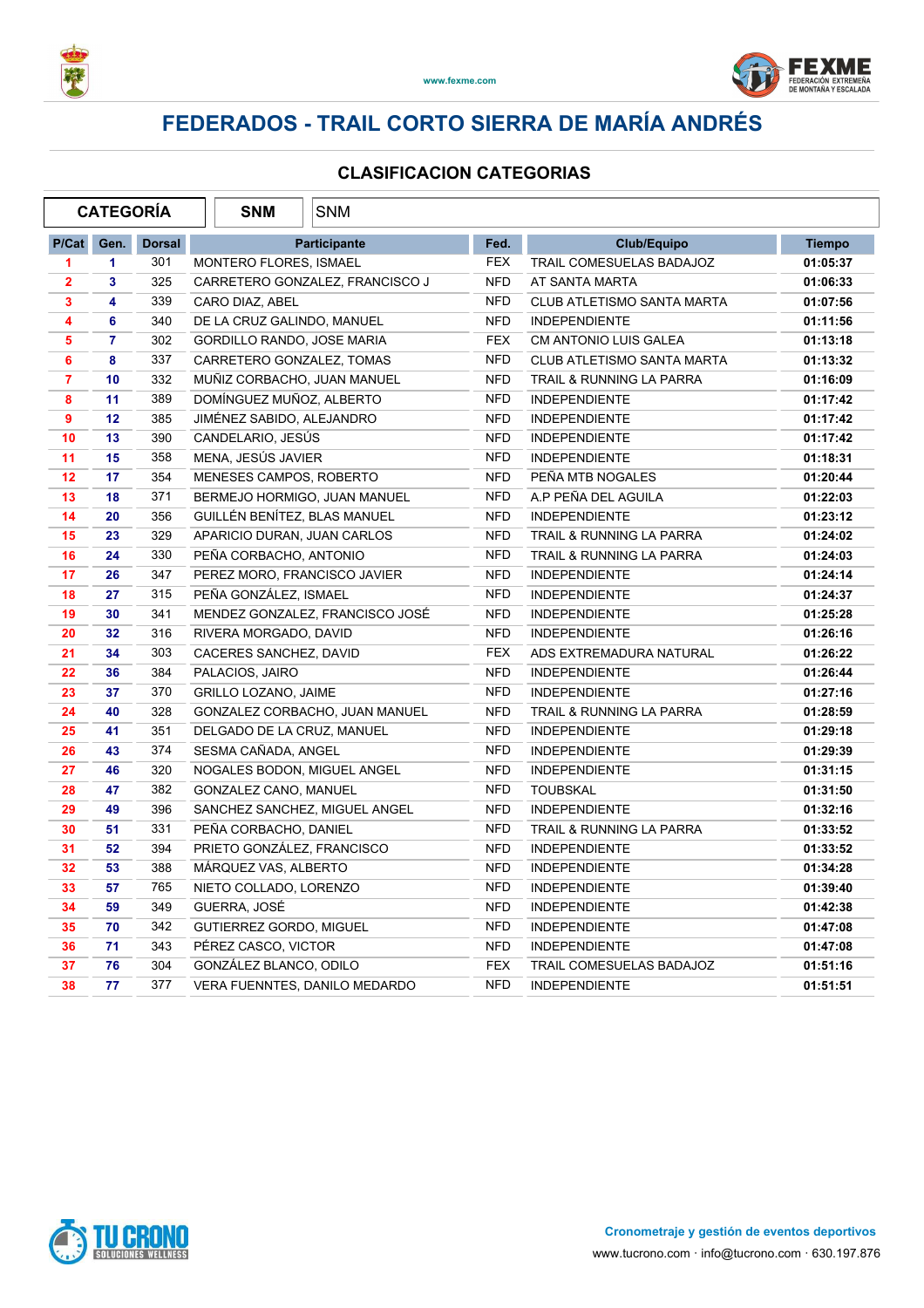



| <b>CATEGORÍA</b> |      |               | <b>VTF</b>                       | <b>VTF</b>          |            |                        |               |
|------------------|------|---------------|----------------------------------|---------------------|------------|------------------------|---------------|
| P/Cat            | Gen. | <b>Dorsal</b> |                                  | <b>Participante</b> | Fed.       | Club/Equipo            | <b>Tiempo</b> |
|                  | 35   | 323           | AYAGO GALINDO, CARMEN MARÍA      |                     | <b>NFD</b> | AT SANTA MARTA         | 01:26:23      |
| $\overline{2}$   | 38   | 322           | CORBACHO MADERA, SONIA           |                     | <b>NFD</b> | AT SANTA MARTA         | 01:27:19      |
| 3                | 63   | 392           | <b>BARRIL MARTINEZ, MAITE</b>    |                     | <b>NFD</b> | <b>INDEPENDIENTE</b>   | 01:43:30      |
| 4                | 64   | 318           | BRANQUINHO LIBERIO, SUSANA MARÍA |                     | <b>NFD</b> | <b>TRAIL ZAFRA</b>     | 01:45:41      |
| 5                | 69   | 399           | <b>GIRALDO VILA, NIEVES</b>      |                     | <b>NFD</b> | CARRERISTAS DE MONTAÑA | 01:46:16      |
| 6                | 74   | 314           | PÉREZ ROSADO, EVA MARÍA          |                     | <b>NFD</b> | <b>INDEPENDIENTE</b>   | 01:50:21      |
|                  | 82   | 373           | REYES BEMEJO, INMACULADA         |                     | <b>NFD</b> | <b>INDEPENDIENTE</b>   | 01:57:57      |
|                  |      |               |                                  |                     |            |                        |               |